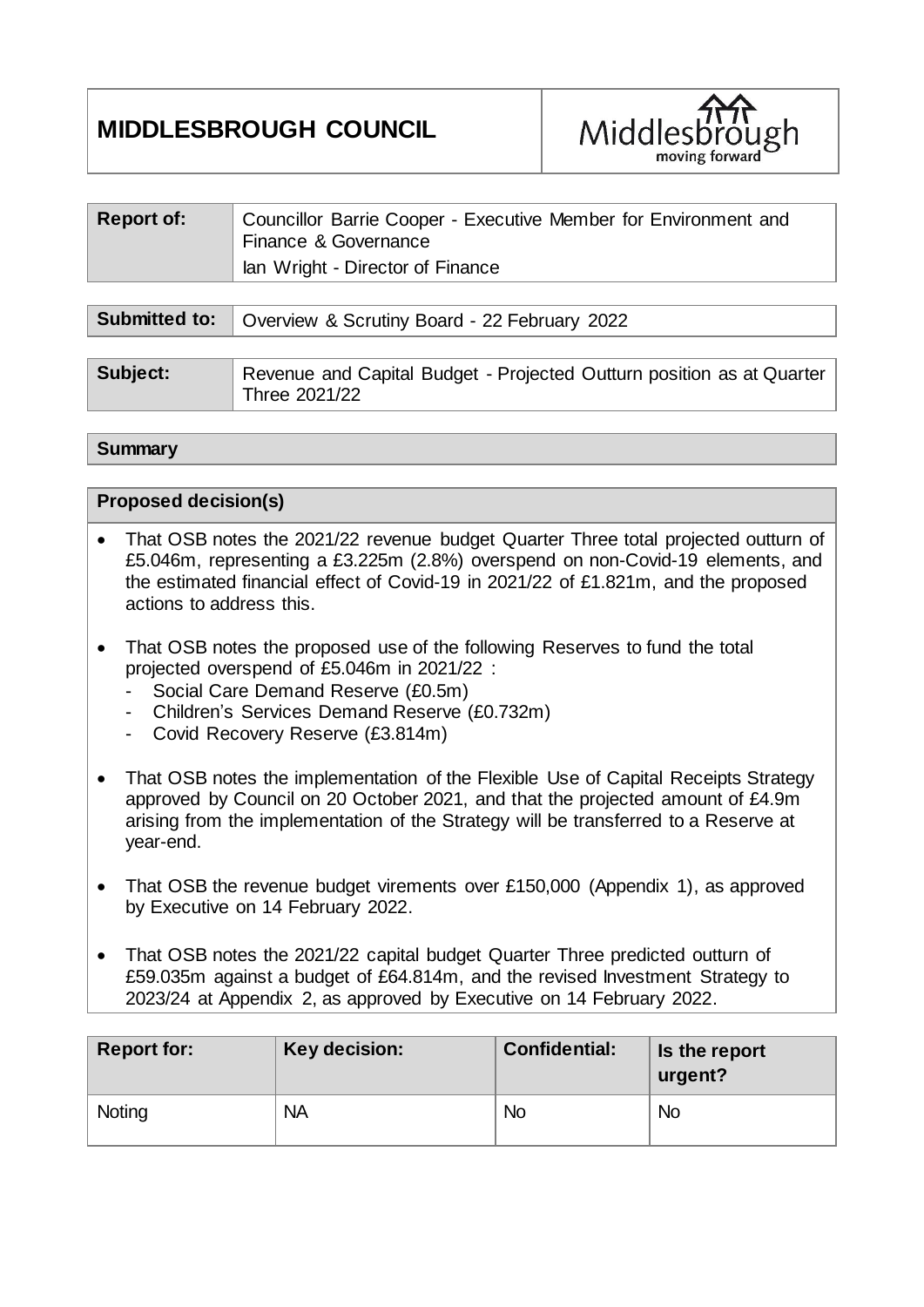| Contribution to delivery of the 2021-24 Strategic Plan                                                                                 |              |                 |  |  |  |  |  |  |
|----------------------------------------------------------------------------------------------------------------------------------------|--------------|-----------------|--|--|--|--|--|--|
| <b>People</b>                                                                                                                          | <b>Place</b> | <b>Business</b> |  |  |  |  |  |  |
| Quarterly monitoring, review and action planning plays a central role in ensuring that the<br>Strategic Plan is delivered effectively. |              |                 |  |  |  |  |  |  |
|                                                                                                                                        |              |                 |  |  |  |  |  |  |
| Ward(s) affected                                                                                                                       |              |                 |  |  |  |  |  |  |

None.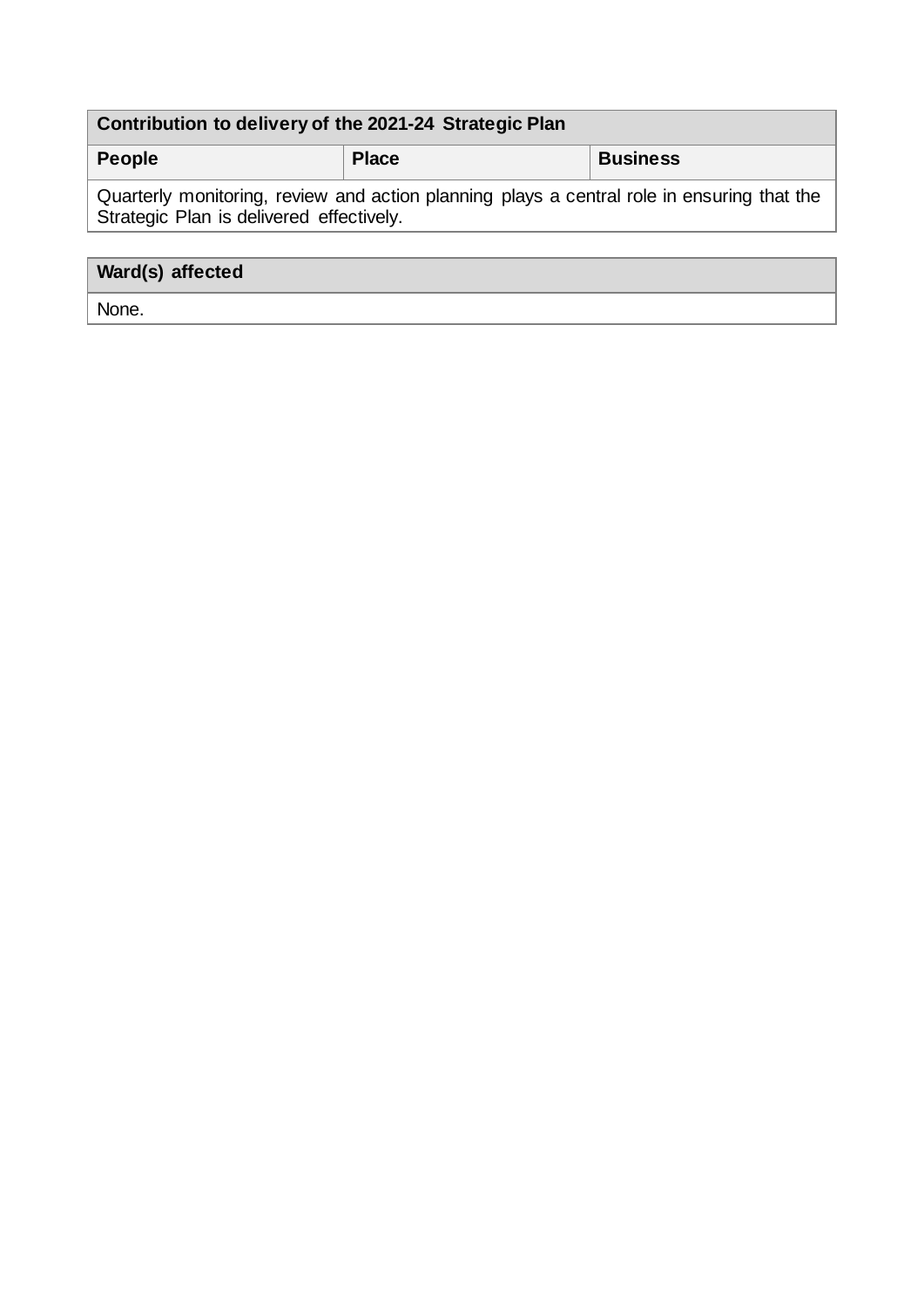# **What is the purpose of this report?**

1. This report advises OSB of the Council's financial position at Quarter Three 2021/22, including the projected effect of Covid-19 on the Council's finances.

# **Why does this report require a member decision?**

- 2. The Council's Scheme of Delegation gives OSB collective responsibility for monitoring corporate strategic performance and financial management / monitoring, together with associated action.
- 3. This report provides the necessary information to enable OSB to discharge its financial monitoring responsibilities, setting out:
	- projected revenue and capital budget outturns as at Quarter Three 2021/22;
	- position statements in relation to the Council's borrowing and prudential indicators, and its reserves and provisions; and
	- actions that the Council has taken and plans to address the issues raised.
- 4. Standing Orders and Financial Procedures require the Executive's approval of the revenue budget virements over £150,000. Those approved by the Executive on 14 February 2022 are detailed at Appendix 1.
- 5. A revised Investment Strategy for the period to 2023/24 is attached at Appendix 2, as approved by the Executive on 14 February 2022.

# **Report Background**

# **Revenue Budget Quarter Three Projected Outturn 2021/22**

- 6. As reported in previous reports, the Covid-19 pandemic is continuing to have a significant impact on the Council's financial position. This has made the management of the Council's finances more difficult due to the constantly evolving situation and also the level of uncertainty regarding the financial effects of Covid-19 in 2021/22 and future years. Covid-19 financial pressures are being monitored separately from the normal non-Covid-19 financial position, and these are reported separately in paragraphs 66 to 95 below.
- 7. The 2021/22 Revenue budget for the Council is £116,492,035. During Quarter One there were a number of transfers of services between Directorates due to managerial changes, and the financial position is reported against the new Directorate budgets . The Council's outturn position for 2021/22 for non-Covid-19 elements is projected to be an overspend of £3.225m (2.8%). The split by Directorate is shown in the table below, with the Quarter Two position also included for information :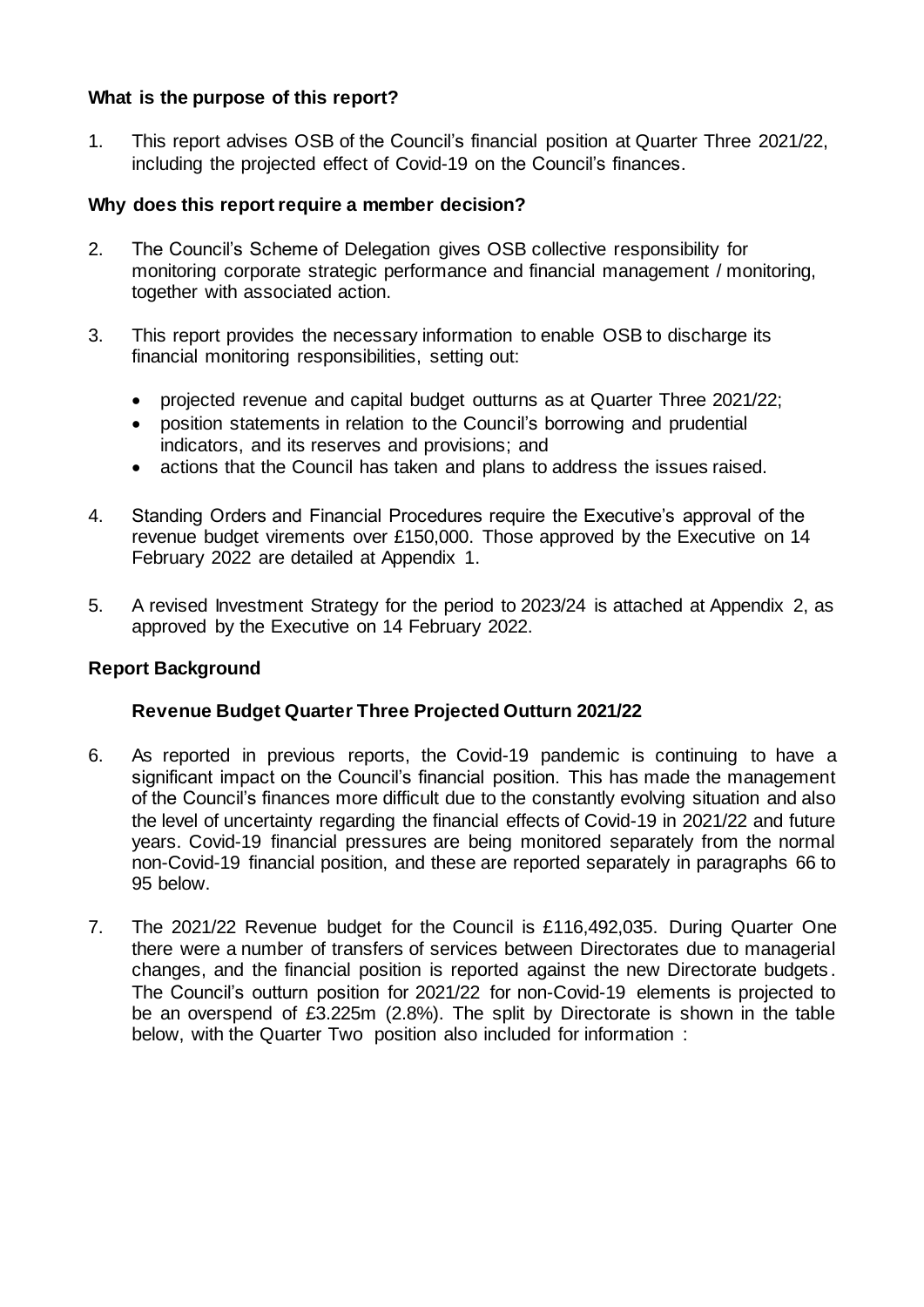| <b>Directorate</b>                                                                                                                                                                                                                                                                                                                                                                                                                                                                                                                                                                                                                                                                                                                                                                                                                                                                                                                                                               | 2021/22<br><b>Full Year Budget</b> | 2021/22<br>Q3 Projected         | 2021/22<br>Q3 Projected Over /                  | <b>FOR INFORMATION</b><br>Q2 Projected Over /   |
|----------------------------------------------------------------------------------------------------------------------------------------------------------------------------------------------------------------------------------------------------------------------------------------------------------------------------------------------------------------------------------------------------------------------------------------------------------------------------------------------------------------------------------------------------------------------------------------------------------------------------------------------------------------------------------------------------------------------------------------------------------------------------------------------------------------------------------------------------------------------------------------------------------------------------------------------------------------------------------|------------------------------------|---------------------------------|-------------------------------------------------|-------------------------------------------------|
|                                                                                                                                                                                                                                                                                                                                                                                                                                                                                                                                                                                                                                                                                                                                                                                                                                                                                                                                                                                  | £'000s                             | Outturn<br>(excluding<br>£'000s | (under) spend<br>(excluding Covid-19)<br>£'000s | (under) spend<br>(excluding Covid-19)<br>£'000s |
| Regeneration and Culture                                                                                                                                                                                                                                                                                                                                                                                                                                                                                                                                                                                                                                                                                                                                                                                                                                                                                                                                                         | 3,464                              | 2,566                           | (898)                                           | (885)                                           |
| <b>Environment and Community Services</b>                                                                                                                                                                                                                                                                                                                                                                                                                                                                                                                                                                                                                                                                                                                                                                                                                                                                                                                                        | 18,779                             | 20,450                          | 1,671                                           | 1,217                                           |
| <b>Public Health</b>                                                                                                                                                                                                                                                                                                                                                                                                                                                                                                                                                                                                                                                                                                                                                                                                                                                                                                                                                             | (2,820)                            | (3, 343)                        | (523)                                           | (409)                                           |
| <b>Adult Social Care</b>                                                                                                                                                                                                                                                                                                                                                                                                                                                                                                                                                                                                                                                                                                                                                                                                                                                                                                                                                         | 41,336                             | 41,271                          | (65)                                            | 107                                             |
| Total - Adult Social Care and Health Integration                                                                                                                                                                                                                                                                                                                                                                                                                                                                                                                                                                                                                                                                                                                                                                                                                                                                                                                                 | 38.516                             | 37,928                          | (588)                                           | (302)                                           |
| <b>Education &amp; Partnerships</b>                                                                                                                                                                                                                                                                                                                                                                                                                                                                                                                                                                                                                                                                                                                                                                                                                                                                                                                                              | 480                                | (35)                            | (515)                                           | 94                                              |
| Children's Care *                                                                                                                                                                                                                                                                                                                                                                                                                                                                                                                                                                                                                                                                                                                                                                                                                                                                                                                                                                | 38,209                             | 47,152                          | 8,943                                           | 7,885                                           |
| <b>Total - Children's Services</b>                                                                                                                                                                                                                                                                                                                                                                                                                                                                                                                                                                                                                                                                                                                                                                                                                                                                                                                                               | 38,688                             | 47,116                          | 8,428                                           | 7,979                                           |
| Legal and Governance Services                                                                                                                                                                                                                                                                                                                                                                                                                                                                                                                                                                                                                                                                                                                                                                                                                                                                                                                                                    | 9,423                              | 9,472                           | 49                                              | 147                                             |
| Finance                                                                                                                                                                                                                                                                                                                                                                                                                                                                                                                                                                                                                                                                                                                                                                                                                                                                                                                                                                          | 33                                 | (1,248)                         | (1, 281)                                        | (1, 219)                                        |
| Central Budgets **                                                                                                                                                                                                                                                                                                                                                                                                                                                                                                                                                                                                                                                                                                                                                                                                                                                                                                                                                               | 7,588                              | 3,432                           | (4, 156)                                        | (4, 332)                                        |
|                                                                                                                                                                                                                                                                                                                                                                                                                                                                                                                                                                                                                                                                                                                                                                                                                                                                                                                                                                                  |                                    |                                 |                                                 |                                                 |
| <b>Revenue Outturn</b>                                                                                                                                                                                                                                                                                                                                                                                                                                                                                                                                                                                                                                                                                                                                                                                                                                                                                                                                                           | 116,492                            | 119,717                         | 3,225                                           | 2,605                                           |
| will be funded from Flexible Use of Capital Receipts at year-end (see paragraphs 10 and 96 to 98<br>for further details)                                                                                                                                                                                                                                                                                                                                                                                                                                                                                                                                                                                                                                                                                                                                                                                                                                                         |                                    |                                 |                                                 |                                                 |
| This when added to the estimated Covid-19 pressures of £1.821m detailed in<br>paragraphs 66 to 95 results in a total projected outturn pressure at year-end 2021/22<br>of £5.046m, an increase of £0.891m from the position reported at Quarter Two.                                                                                                                                                                                                                                                                                                                                                                                                                                                                                                                                                                                                                                                                                                                             |                                    |                                 |                                                 |                                                 |
| It is proposed that the total projected overspend in 2021/22 will be covered by the full<br>utilisation of the Social Care Demand Reserve of £0.5m and the Children's Services<br>Demand Reserve of £0.732m, which were created at the end of 2020/21. It is proposed<br>that the remaining £3.814m of the total projected outturn pressure is funded from the<br>£4.512m Covid Recovery Reserve, which was created during 2020/21 to cover the<br>potential costs arising from the Covid-19 recovery in 2021/22 and future years.                                                                                                                                                                                                                                                                                                                                                                                                                                               |                                    |                                 |                                                 |                                                 |
| The financial position of the Council is further improved by the use of the Flexible<br>Use of Capital Receipts Strategy, which was approved by Full Council on 20 October<br>2021. Full details are provided in paragraphs 96 to 98, with the impact of this being<br>that the Council's financial position will potentially be improved by an estimated<br>£4.9m at year-end. As the Covid and non-Covid pressures have already been funded<br>by reserves as outlined above, it is proposed that this will be transferred to a Reserve<br>at year-end to help support the significant and continued transformation work taking<br>place within the Council, principally within Children's Services, which will deliver<br>improvement and efficiencies. Currently no entries have been made in the Council's<br>accounts for this, and therefore the projected outturns detailed in the table in<br>paragraph 7 above have not been amended for these. Any adjustments to the |                                    |                                 |                                                 |                                                 |

#### Note

- \* Children's Care includes an estimated £2.5m of transformation and improvement costs, which will be funded from Flexible Use of Capital Receipts at year-end (see paragraphs 10 and 96 to 98 for further details)
- \*\* Central Budgets includes an estimated £1.8m of transformation and improvement costs, which will be funded from Flexible Use of Capital Receipts at year-end (see paragraphs 10 and 96 to 98 for further details)
- 8. This when added to the estimated Covid-19 pressures of £1.821m detailed in paragraphs 66 to 95 results in a total projected outturn pressure at year-end 2021/22 of £5.046m, an increase of £0.891m from the position reported at Quarter Two.
- 9. It is proposed that the total projected overspend in 2021/22 will be covered by the full utilisation of the Social Care Demand Reserve of £0.5m and the Children's Services Demand Reserve of £0.732m, which were created at the end of 2020/21. It is proposed that the remaining £3.814m of the total projected outturn pressure is funded from the £4.512m Covid Recovery Reserve, which was created during 2020/21 to cover the potential costs arising from the Covid-19 recovery in 2021/22 and future years.
- 10. The financial position of the Council is further improved by the use of the Flexible Use of Capital Receipts Strategy, which was approved by Full Council on 20 October 2021. Full details are provided in paragraphs 96 to 98, with the impact of this being that the Council's financial position will potentially be improved by an estimated £4.9m at year-end. As the Covid and non-Covid pressures have already been funded by reserves as outlined above, it is proposed that this will be transferred to a Reserve at year-end to help support the significant and continued transformation work taking place within the Council, principally within Children's Services, which will deliver improvement and efficiencies. Currently no entries have been made in the Council's accounts for this, and therefore the projected outturns detailed in the table in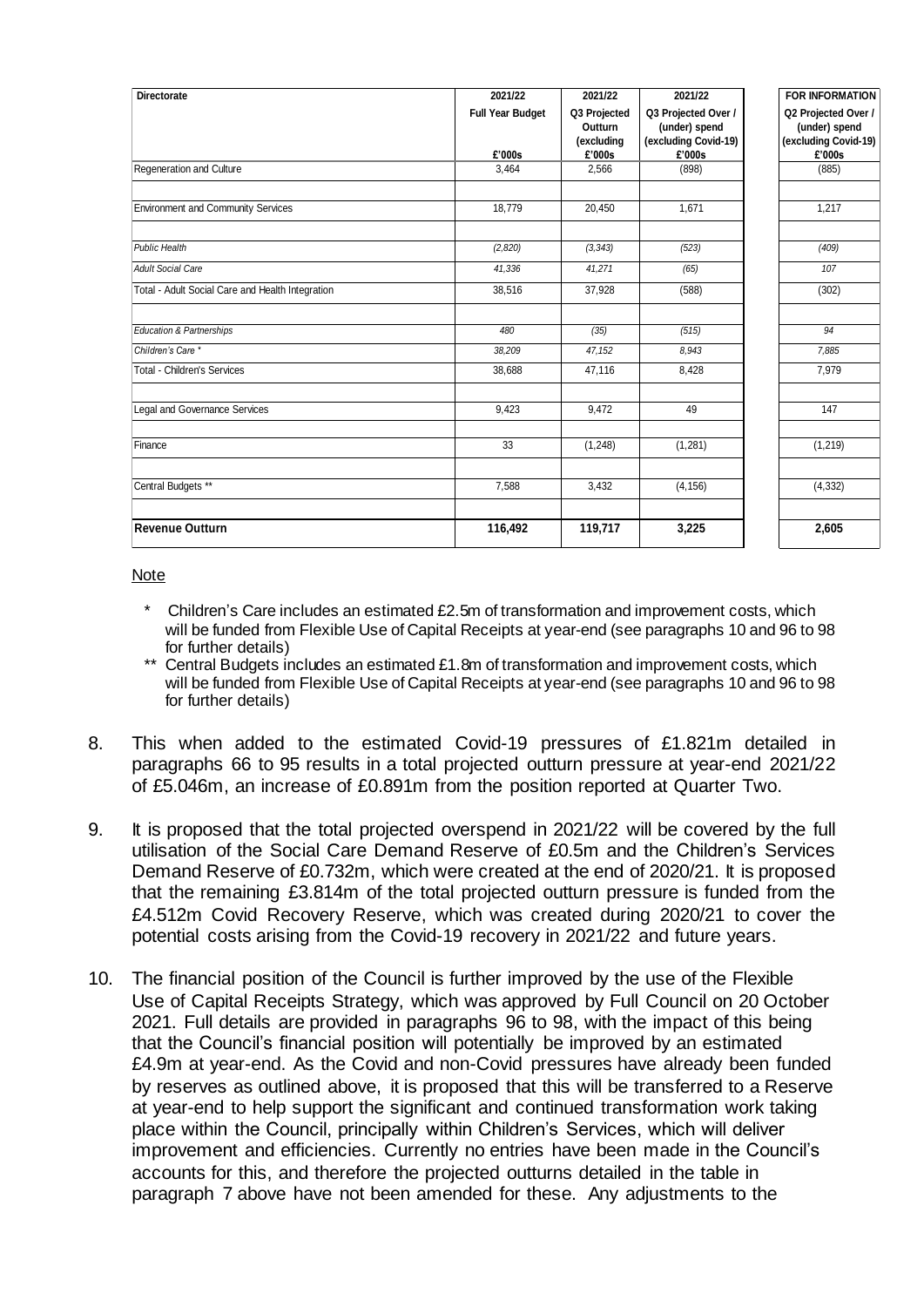Council's accounts to comply with the Local Authority Accounting Code of Practice will be made at year-end when figures for each project are finalised. Further details of this are provided in the separate section of the report (paragraphs 96 to 98).

11. The level of Reserves remaining after the use and creation of these Reserves is shown in the Reserves and Provisions Section of this report (paragraphs 133 and 134) and in Appendix 3.

# *Progress against budget savings*

- 12. £1.9m of additional budget efficiency savings were approved by Council on 24 February 2021 as part of the 2021/22 budget setting. There were also approximately £1m of savings approved in previous years relating to 2021/22.
- 13. As reported previously at Quarters One and Two it has not been possible to achieve one of the budget savings due to Covid-19 and this is detailed in paragraph 82 below.
- 14. In addition, as reported at Quarters One and Two there are £1,094,000 of planned Digital project savings and a £180,000 saving to reduce staff mileage rates across the Council, which are likely to not be fully achieved in 2021/22, due to delays in implementing the projects partly caused by the effects of Covid-19. These savings were approved in previous years and are part of the budget set for 2021/22. These savings have been allocated to Directorates. A total of £265,000 of the Digital project and mileage savings are projected to be achieved in 2021/22. The remaining £1,009,000 of the savings required will be fully covered by temporary one-off efficiency savings for 2021/22 that have been proposed by Directorates. These savings do not have a material effect on service delivery, and include the following main areas:
	- Keeping posts vacant / delaying recruitment to vacant posts
	- Further reducing the use of agency staff within Children's Care
	- Reducing discretionary supplies and services and exam and courses fees expenditure
	- Reviewing the amounts charged to grants in line with grant conditions
	- Maximising the amounts that are charged to corporate Ofsted Improvement Fund and Change Fund funding within Children's Services
	- Utilising surpluses held in joint arrangements budgets
	- Savings arising from predicted reduced demand for services during 2021/22 following further analysis
	- Deferring expenditure relating to Streetworks permit set up costs until 2022/23, where they can be covered by income to be received
	- Utilising up to £233,000 of the Adult Social Care Recovery Reserve, which was created at year end 2020/21 for the potential effects of increased service demand, as it is currently predicted that the full amount will no longer be required
- 15. The above temporary one-off efficiency savings for 2021/22 will mean that there is no financial effect on the projected outturns for Directorates in 2021/22 due to the unachieved Digital and mileage savings.
- 16. It should be noted that it is expected that the full amount of savings relating to Digital will be fully achieved from 1 April 2022 as per the original intended methods.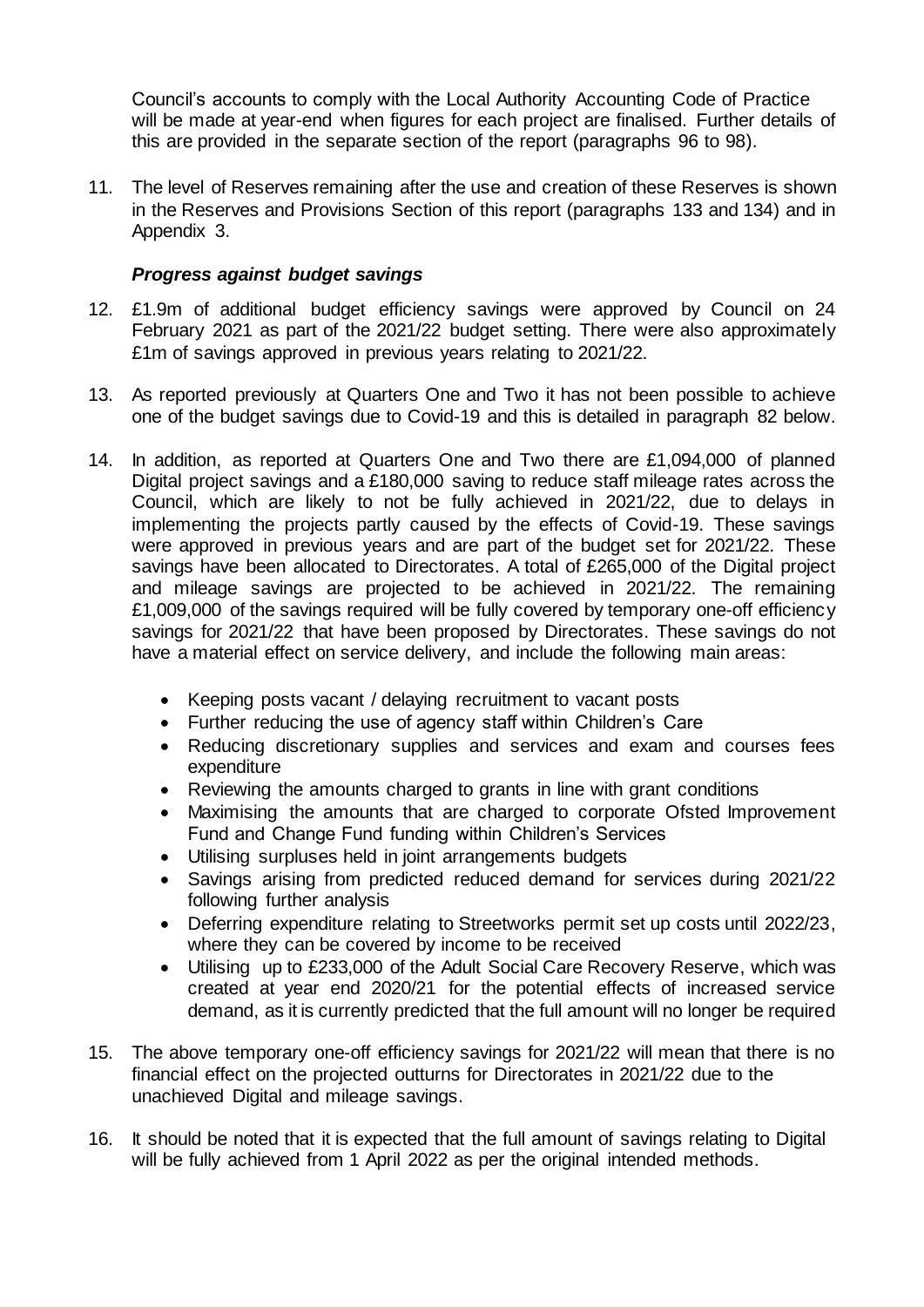17. As reported in the MTFP Update Report to Council on 24 November 2021, in light of the recovery from Covid-19 and the potential effect on staff the £180,000 saving related to "reducing staff mileage rates across the Council" has been removed from the MTFP from 2022/23.

#### *Directorate variances*

18. The detail of the variances contained in the table in paragraph 7 are set out below. At Quarter Three, 24 areas are projected to be spent +/- £150,000 of the agreed budget. Where appropriate, the on-going effects of variances will be considered as part of future updates of the Council's Medium Term Financial Plan.

#### *Regeneration and Culture*

- 19. As reported at Quarters One and Two, car parking income is projected to be below budget in 2021/22 due to the effects of Covid-19 lockdown and the recovery period throughout the rest of the year following the removal of lockdown restrictions. The pressure arising from this in 2021/22 is shown in the Covid-19 Reduction of Income section of the report (paragraphs 78 to 81).
- 20. Grant income of £850,000 is predicted to be received from the Tees Valley Combined Authority (TVCA) in 2021/22 for the provision of 2 to 3 hour free parking across the Tees Valley. £68,000 of the TVCA grant relating to the Captain Cook Car Park, where the Council provides 3 hour free parking, has been used, as per the scheme guidance, to mitigate the effects of the lost income for the first quarter of 2021/22 reported under the Covid-19 Sales, Fees and Charges lost income scheme.

# *Environment and Community Services*

- *Property Services*
- 21. The Property Services budget is currently projected to be overspent by £991,000 at year-end, an increase of £380,000 from the £611,000 projected overspend that was reported at Quarter Two.
- 22. Within this budget there is an anticipated pressure against the Running Costs budget of £455,000, primarily due to the rising costs of energy. This a significant increase of £305,000 from that reported at Quarter Two, due to a major rise in prices in November 2021. This is subject to further change and the final pressure at year-end will be funded from the Central Pay and Prices Contingency budget, and provision for this has built into the updated MTFP presented to Executive on 14 February 2022.
- 23. A pressure totalling £269,000 is projected on the Bereavement Services budget, mainly relating to a shortfall in income due to a decrease in the number of cremations following the opening of a crematorium in Stockton. This is an increase from the £200,000 reported at Quarter Two. The ongoing effects of this have been provided for in the updated MTFP presented to Executive on 14 February 2022.
- 24. The predicted overspend of £170,000 reported at Quarter Two against the Integrated Transport Unit budget has now decreased substantially to a current projected overspend of £50,000, due to the receipt of unbudgeted one-off grant income.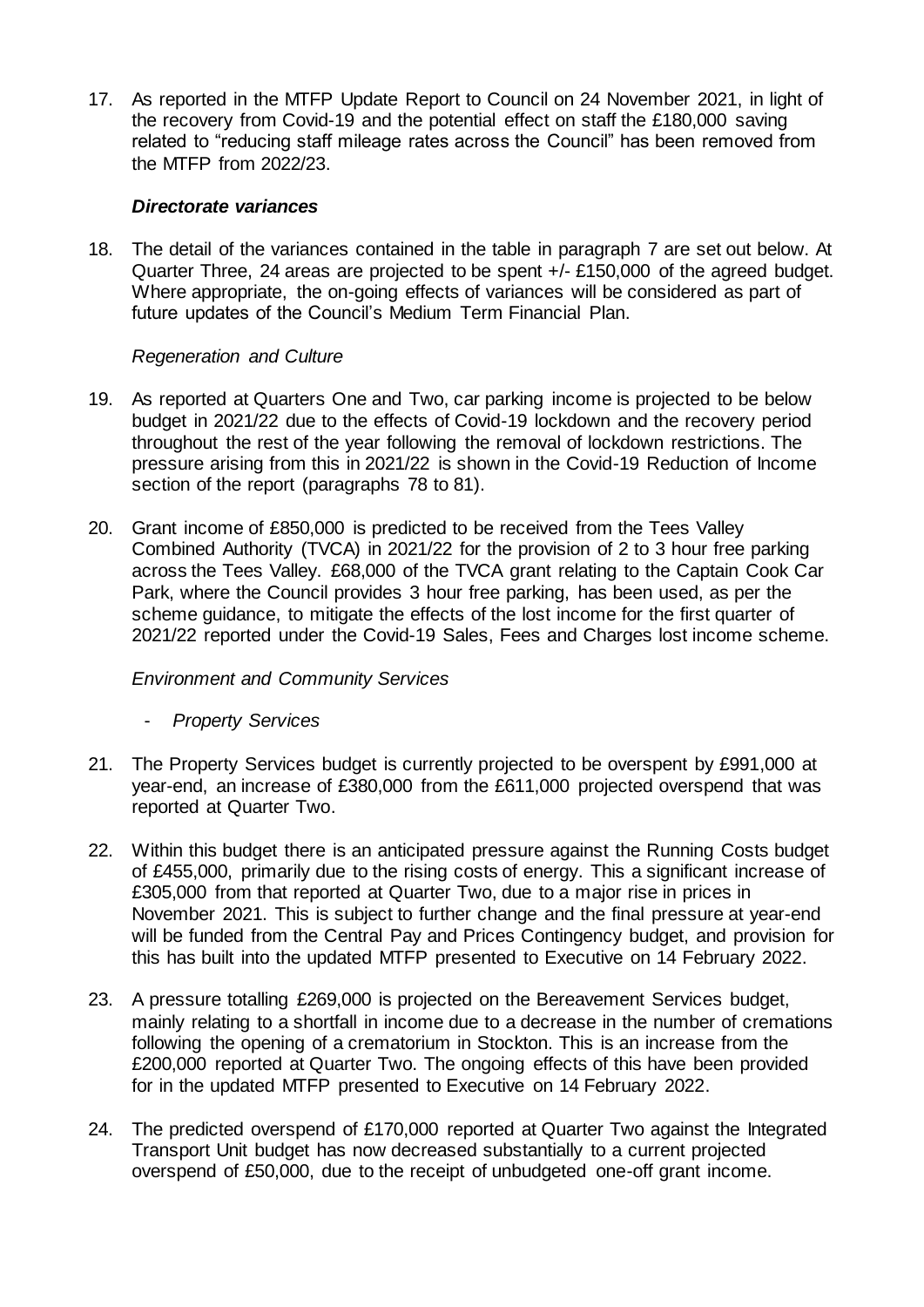- 25. In addition, there are a number of budget areas within Property Services which have variances below £150,000, and these account for the overall £991,000 total projected overspend on the Property Services budget.
	- *Environment Services*
- 26. The Environment Services budget is currently showing an anticipated pressure totalling £642,000, a minor decrease from that reported at Quarter Two.
- 27. The pressure is mainly as a result of the need to secure an alternative contractor to process kerbside recycling material following the previous contractor entering into administration. Currently, the increased cost is predicted to be £500,000 in this financial year. The final pressure at year-end will be funded from the Central Pay and Prices Contingency budget. Following the tender process a new contractor has been appointed effective from 1 April 2022, and this will mean that this pressure will no longer exist from 2022/23 onwards, and there will also be a projected saving of £180,000 on the current budget. The current MTFP has been updated accordingly to reflect this from 2022/23 onwards.
- 28. There are also a number of other pressures within the Environment Service below £150,000, including Catering (£30,000) due to the rising cost of food & drink supplies, Pest Control (£62,000) due to an income shortfall, and Waste Collection (£117,000) due mainly to an income shortfall following the temporary introduction of free junk jobs. These pressures have been partially offset by salary savings elsewhere within the Service.
	- *Transport, Fleet & Highways Service*
- 29. The Transport, Fleet & Highways Service budget is expected to produce an overall pressure of £96,000 at year-end. This is primarily due to an anticipated overspend of £132,000 within Fleet Management as a result of the rising cost of fuel and materials associated with vehicle repairs.

# *Public Health*

30. There are projected savings on Public Health budgets totalling £523,000, with £244,000 of the projected savings being due to reduced activity for some demand led services, such as Stop Smoking, NHS Healthcheck programme, rehabilitation, and prescribing costs as a result of Covid-19, and the remainder being due to staff and supplies and services savings.

# *Adult Social Care*

- 31. There are projected staff savings across the Service totalling £600,000 mainly due to staff turnover and delayed recruitment to vacancies. Similar to Children's Care (as detailed in paragraph 49), there are emerging difficulties within Adult Social Care relating to the recruitment of permanent social work staff, and the Service are having to consider recruiting agency staff to fill vacant posts.
- 32. The first three quarters of 2021/22 have seen a net growth in purchased care costs (mainly residential care) of £1,333,000, with further growth of £150,000 forecast to the year-end. It should be noted that this forecast could vary significantly as Covid-19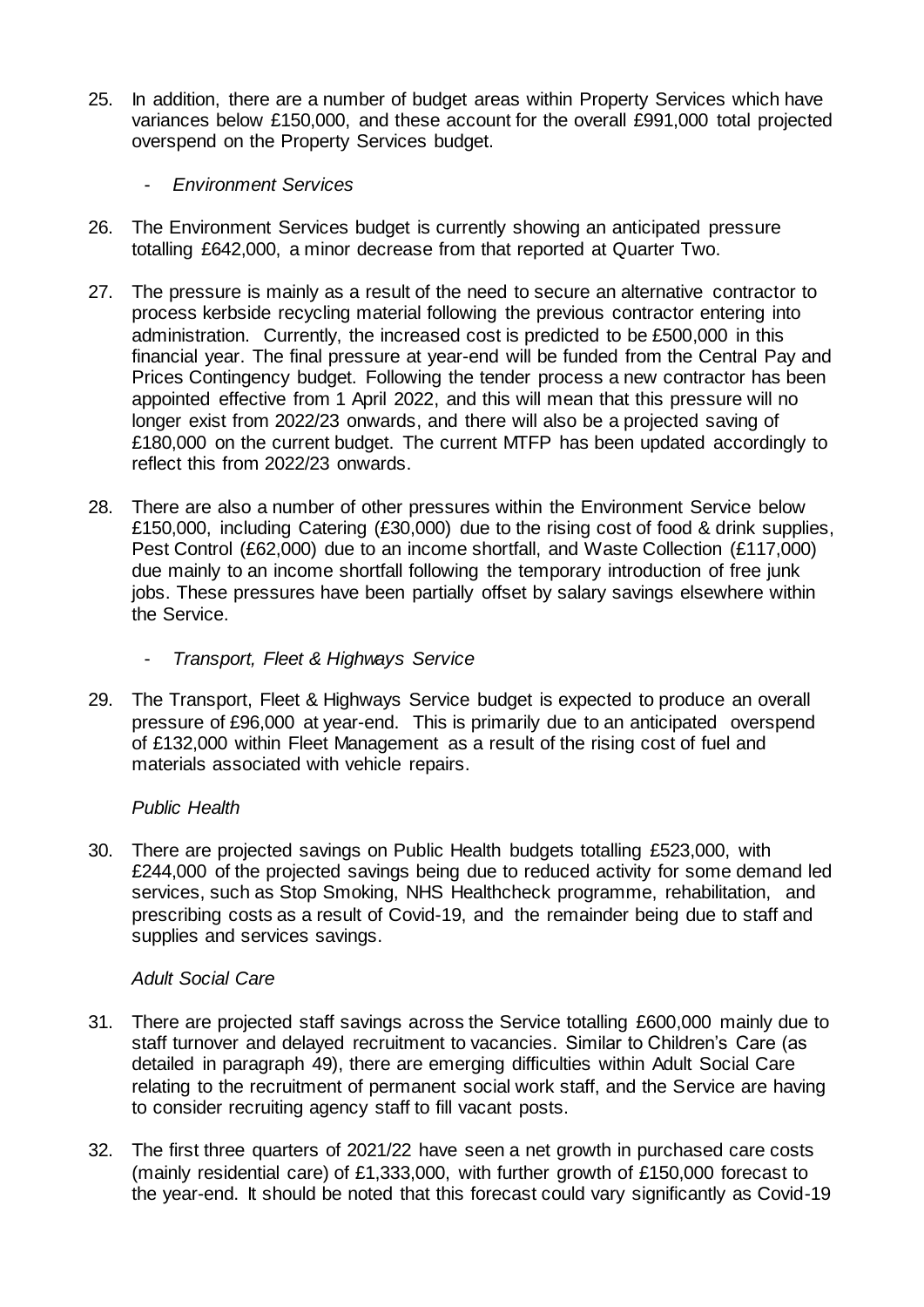restrictions ease and overdue reviews of care packages are undertaken during the remainder of the financial year. This pressure is offset by a corresponding increase in service user's contributions to care of £500,000 in excess of budgeted income. Other projected savings of £411,000, including additional health income and reductions in the cost of some care packages, are predicted to reduce the total overall pressure on the purchasing budget to £572,000.

33. In addition, there are a number of budget areas within Adult Social Care which have variances below £150,000, and these account for the overall £65,000 total projected underspend on the Adult Social Care budget.

# *Education & Partnerships*

- 34. There is a projected overspend of £27,000 on the Education Services budget, mainly due to reduced income from lower take up of services at Children's Centres and Nurseries following the end of Covid-19 lockdown.
- 35. There is also a projected saving of £542,000 at year-end relating to school contributions to capital schemes, as contributions were funded from other sources, thereby creating a revenue saving.
- 36. For information, the Council received £160.3m (before deductions and recoupment) of Dedicated Schools Grant (DSG) for 2021/22. The funding comprises of a number of blocks - Schools Block, Central School Services Block, High Needs Block, and Early Years Block. A large proportion of the Schools Block is passported directly to academies (known as recoupment).
- 37. There was a £3.3m deficit on the DSG grant at the end of 2020/21, of which £3.9m was attributed to the High Needs Block. A total DSG deficit of £4.3m is currently projected for the end of 2021/22. The Council currently has to account for such DSG deficits separate from its own finances, and cannot use its General Fund to clear the deficit. However, this only lasts until the end of March 2023 and therefore there is uncertainty around this in the future and a risk that after March 2023 the Council may have to provide for the DSG deficit. This risk is accounted for in the determination of the General Fund Reserve included as part of the Revenue Budget, Council Tax, MTFP and Capital Strategy 2022/23 Report presented to Executive on 14 February 2022 and to be presented for approval by Council on 23 February 2022.
- 38. The increasing pressure in DSG and in particular the High Needs Block is due to the fact that alongside social care, the service is predicting an increase in more complex placements with a forecast increase in Education, Health and Care plans (EHCPs) in the future. The Government have partly recognised this by an increase in funding allocated in the latest finance settlement for 2022/23 for both Schools and High Needs Blocks.

# *Children's Care*

39. The projected overspend on the Children's Care budget has increased by £1,058,000 from that reported at Quarter Two to a projected overspend of £8,943,000 as at Quarter Three. The split of the projected overspend between the individual budgets within Children's Care and the changes from the Quarter Two reported position are detailed in the paragraphs below.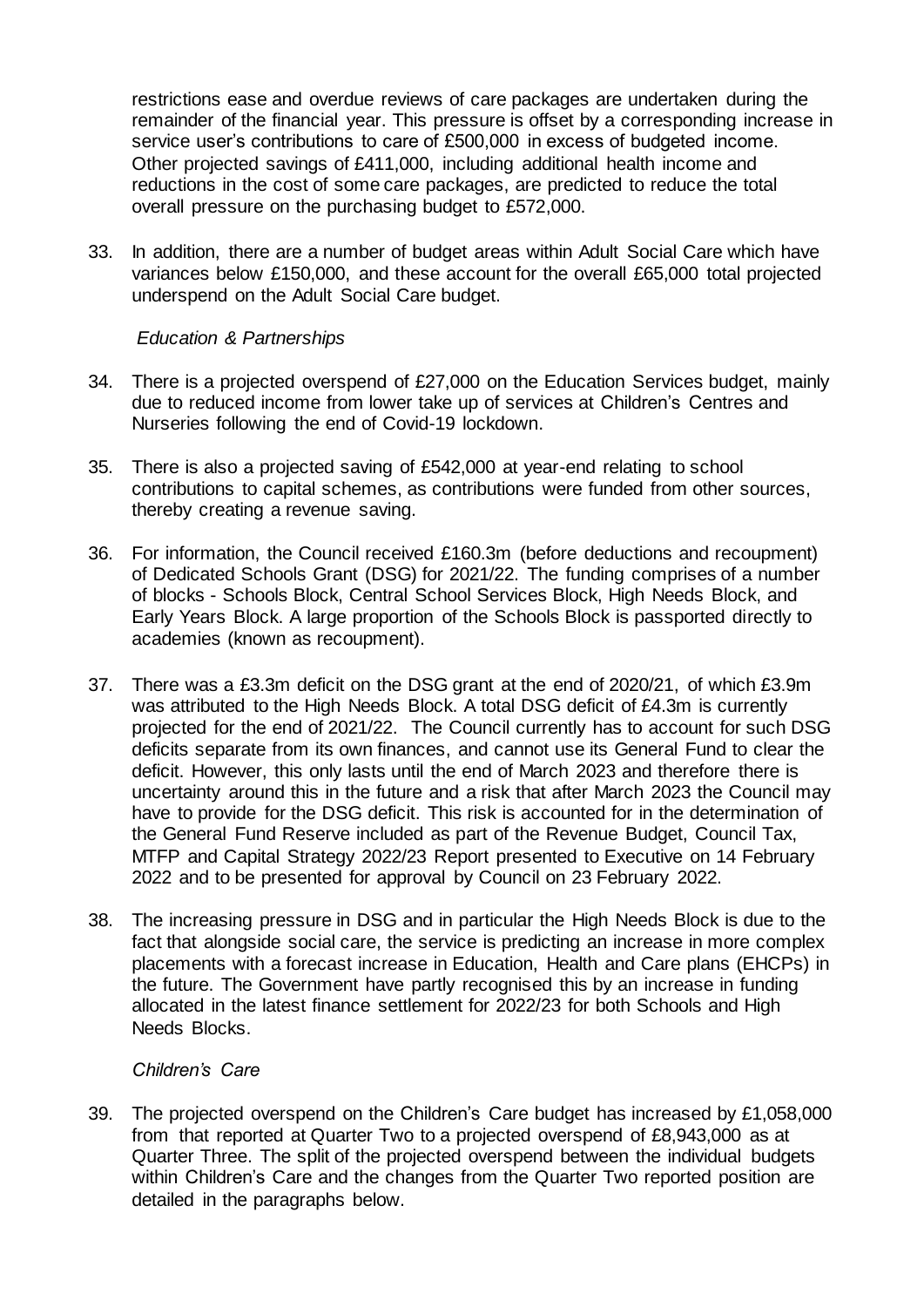- 40. A proportion of the projected overspend is linked to transformation and improvement within Children's Services which is part of as the Flexible Use of Capital Receipts Strategy detailed in paragraphs 96 to 98.
- 41. The external residential agency placements budget is currently projected to be £2,913,000 (30%) overspent at year-end. This is an increase of £431,000 from the Quarter Two projection, mainly due to price increases within the market generally and new placements initially being made at a higher cost whilst reduced cost longterm permanent placements are sought. The number of external residential placements has significantly reduced to 48 at the end of Quarter Three from 65 at the end of 2020/21, due to various initiatives introduced such as the Innovate Team, the Futures for Families Programme, and Daniel Court. It should be noted that whilst the number of placements has decreased significantly, there has however been increased costs for some of the remaining placements due to the complex nature of the remaining young people.
- 42. It should be noted that this increase should not affect the on-going plan to reduce Children's Care expenditure in future years, as a large proportion of the current increased cost is short-term in nature whilst reduced cost long-term permanent placements are being finalised, and also some of the young people involved will turn 18 years old soon and therefore should not result in any further cost to the Children's Care budget. The reduction in numbers of children in external placements is on track with that as per the action plan. In addition, Phase 2 of the Innovate programme has started, but it will take time to fully progress the placement moves of the complex young people and achieve further financial savings.
- 43. As mentioned at Quarter Two, further work led by the Directors within Children's Services has been undertaken to review all the young people in Residential Agency Placements and ensure that appropriate levels of funding are received from both the Clinical Commissioning Group (CCG) for Health and from Dedicated Schools Grant (DSG) for Education contributions. Due to the fact that the complexity of the Council's young people has increased along with the average placement costs, the Health and Education contributions should therefore also increase appropriately. The projected outturn for the external residential placements budget includes increased Education contributions to placements, some paid direct to providers, estimated at £760,000 for 2021/22. There is however a significant backlog of processing Education Health Care Plans and therefore this figure may increase further, and this could improve the position in the remainder of the year, and this will be reported as part of the 2021/22 Year-End Outturn report.
- 44. The above has however been partly offset by projected additional income from the CCG of £220,000 (18%) above the budget for the contribution from Health towards the increased cost of placements due to the complex needs of the young people. This is unchanged from that reported at Quarter Two.
- 45. The in-house fostering services budget is currently projected to be £1,002,000 (34%) overspent at year-end, broadly similar to the Quarter Two projection. There has been an increased number of placements/cases by 5 from the start of the year (from 164 to 169 currently). An increase in this budget should be positive as a whole as the cost per child is less expensive than other demand budgets, and the Service are working to further increase capacity over the next few years.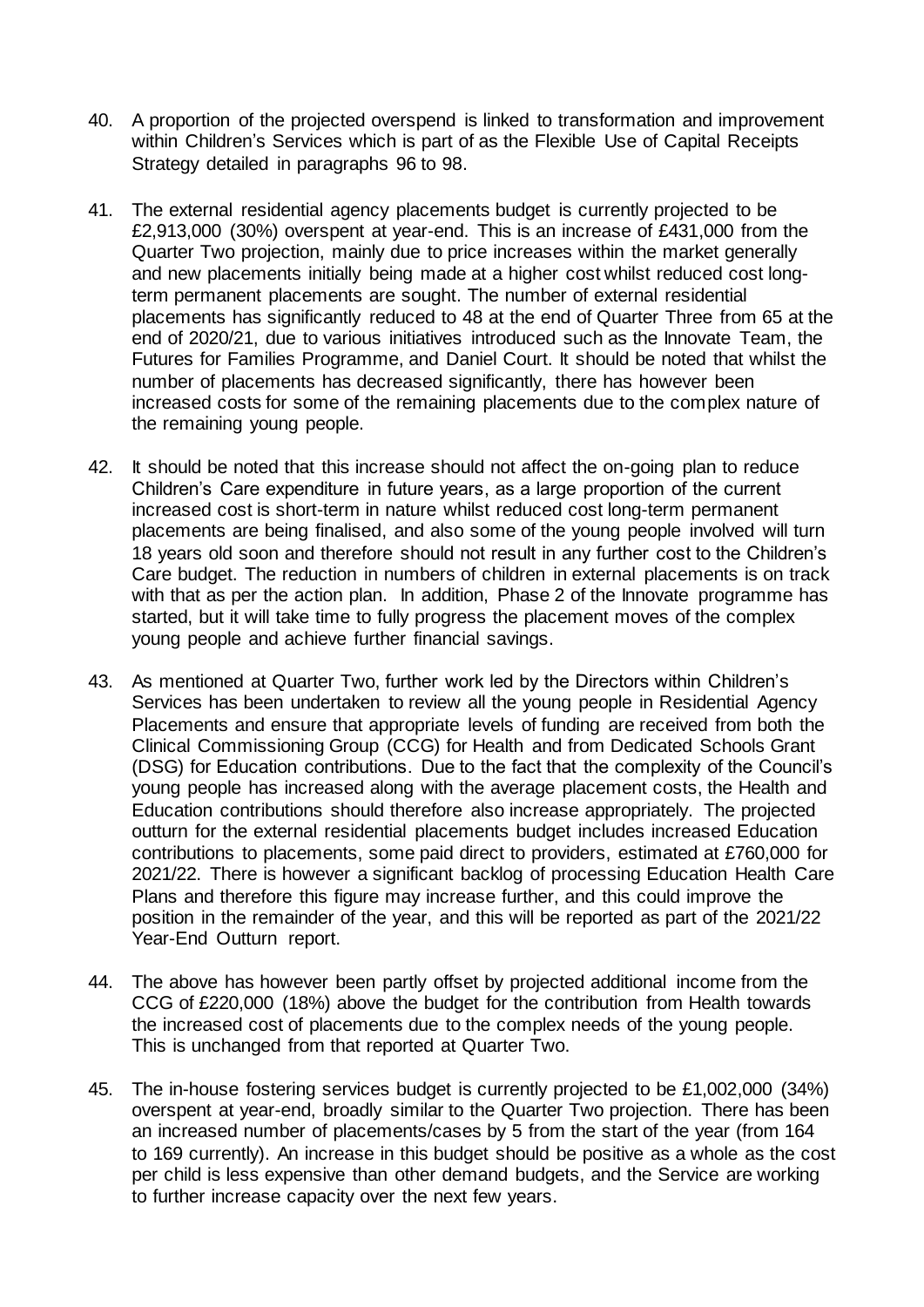- 46. The Independent Fostering Agency (IFA) placements budget is projected to be £1,260,000 (24%) overspent at year-end, an increase of £70,000 from that reported at Quarter Two. The number of placements / cases has reduced to be currently at 153, but this is still significantly above the budget. Whilst capacity has been maximised within the internal in-house fostering service, an overspend will still exist on this budget to ensure that higher cost external residential placements are minimised. Without the increase in places in in-house fostering provision, the Independent Fostering Agency budget pressure would have increased significantly more than it has.
- 47. There is a projected overspend on the Family and Friends Allowances budget of £756,000 (33%), which is a slight increase from the projected overspend of £718,000 reported at Quarter Two, but still a significant reduction from that reported at Quarter One. It should be noted that demand on this budget is expected to continue to grow over the next few years as the Council continue to improve outcomes for Middlesbrough young people and make improvements to services. The costs associated with payments made under this budget are however significantly lower than those in other budgets, such as those in external residential agency placements or Independent Fostering Agency (IFA) placements. A working group is continuing to investigate processes and payments, and there is a plan to increase benefit claim checks in order to attempt to mitigate this pressure.
- 48. There is currently a predicted overspend of £1,815,000 (32%) on the Safeguarding, Care Planning and Referral and Assessment teams budget, which is a substantial total increase across these budgets of £403,000 from that reported at Quarter Two. This is predominantly due to increased Professional and Legal costs (including parenting assessments and substance testing) that have increased by £166,000 to support improved pre-court proceeding works to reduce the risk of young people going into care into higher cost placements. The Council have received significantly improved feedback from courts relating to this work and this has helped to support improving relations with courts. Section 17 payments, to support emergency support for young people and their families has increased by £78,000. The Service is working with Finance to analyse the costs further to evaluate value for money of these, and to determine if some of this cost is required to be included ongoing as part of longer term strategy to reduce/avoid higher Children Looked After costs.
- 49. As detailed at Quarter Two staff agency costs in 2021/22 to cover sickness and vacant posts are a major element of the pressure on the Safeguarding, Care Planning and Referral and Assessment teams budget, and there has been an increase in costs of £170,000 from that predicted at Quarter Two due to the fact that agency staff levels have not reduced by as much as previously projected. It remains a challenge to recruit and retain social workers, and a strategy for this is included within the Ofsted Improvement Plan, and supported by the Council's management team. The recruitment of permanent social work staff is a major challenge to the Council, with the continued reliance on the use of significant levels of agency staff being a significant risk to the long-term finances of the Council.
- 50. The projected overspend on the Review and Development budget is £324,000, similar to that reported at Quarter Two. The pressure on this budget is due to increased staffing costs to support the reduction in caseloads of social workers to more manageable levels, and the recruitment of agency staff to fill vacant posts due to challenges in recruiting to social worker positions across Children's Services.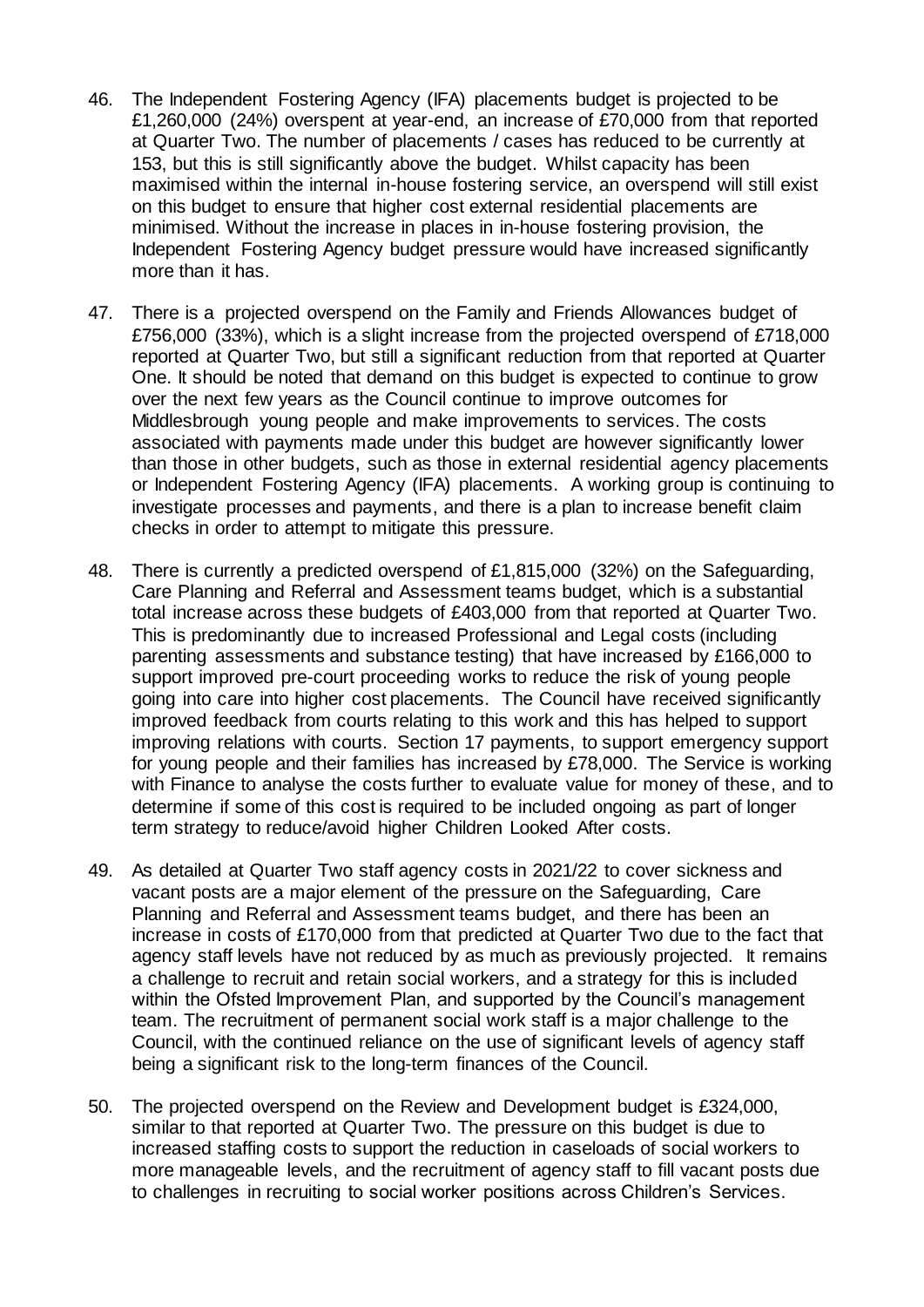- 51. Children Looked After teams are projecting a £445,000 (18%) overspend at yearend, a slight increase from that reported at Quarter Two. Similar to Safeguarding, Care Planning and Referral and Assessment teams budget, this is mainly due to agency staffing costs to fill vacancies and cover absences, and to support the Ofsted Improvement Plan. As stated in paragraph 49 the reliance on agency staff, is a significant risk to the Council in the medium to longer term.
- 52. There is a projected pressure of £388,000 (34%) on the Adoption Services budget. This is an increase of £244,000 from Quarter Two due to an increase in the projected costs from the Tees Valley Adoption Agency for inter-agency fee payments for 2021/22. This is however having a positive effect, as there have been 19 adoption orders completed in the year and there are also 38 other additional placement orders, of which 22 are awaiting adoption orders over the coming months.
- 53. The Internal Residential Services budget is currently projecting an overspend of £131,000 (5%) at year-end, a decrease of £167,000 from the £298,000 reported at Quarter Two, due to lower staffing costs than predicted at Quarter Two caused by delays in filling beds within internal provision. There have been pressures on staffing costs throughout the year as there has been a need to recruit agency staff due to challenges in recruiting permanent staff.
- 54. It should be noted that the pressures reported on the Directorate's management budgets in previous years have now been removed following senior staff moving from agency contracts to permanent contracts.

#### *Legal and Governance Services*

55. As reported at previous quarters there is an overspend expected against the budget for Middlesbrough's contribution to the Coroners Service, currently projected by £171,000. This is due to a rise in the number of cases, and also an increase in pathology and post-mortem costs. This overspend has been partially offset by savings within other areas of the Directorate.

#### *Finance*

- 56. As reported at Quarters One and Two continued successful lettings at Tees Advanced Manufacturing Park (TAMP) have resulted in unbudgeted net additional revenue income, currently estimated to be £339,000. This is reported under the Commercial Rents income budget which, following the inclusion of the additional income from TAMP, is projecting an overall surplus of £26,000 at year-end. There is also a predicted underspend on the Valuation budget of £115,000 due to an increase in valuation fees income from work undertaken.
- 57. There is additional unbudgeted income of £500,000 estimated to be received by year-end, due to rental income from the recent purchase of the Captain Cook Shopping Centre. This is unchanged from that reported at Quarter Two.
- 58. The Revenues and Benefits budget is currently projected to be underspent by £452,000 at year-end, an increase in underspend of £27,000 from that reported at Quarter Two. This underspend is mainly due to an increase in unbudgeted new burdens grant funding from the Government for additional work arising from the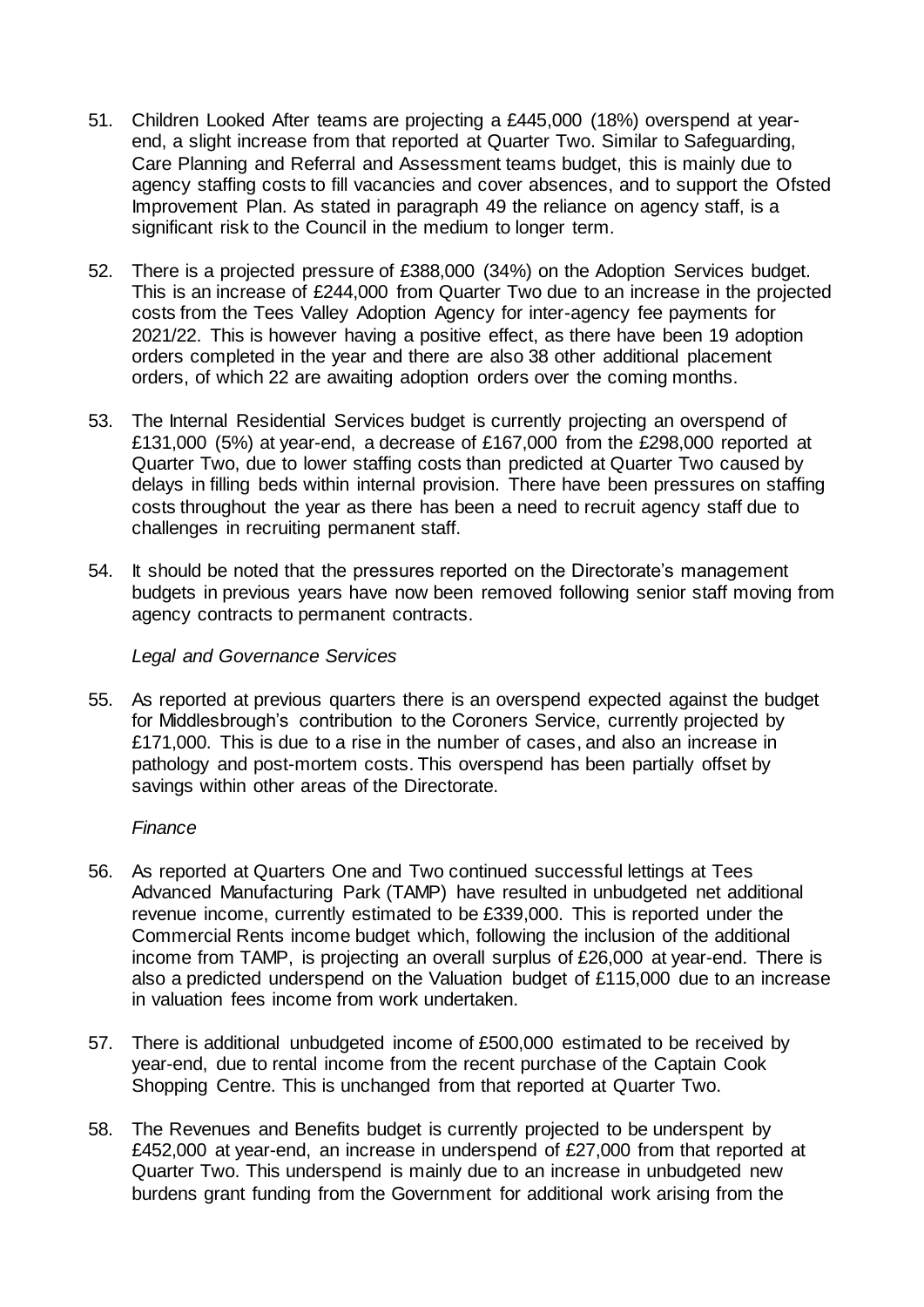distribution of Covid-19 grants to business and individuals. It should be noted that the Service is actively trying to recruit staff, however there is a lack of people with the available skills in the market. The underspend assumes the carry forward of £240,000 of resources into 2022/23 to help support the staffing requirements within the Service.

- 59. As reported at Quarter Two, there is a projected pressure of £100,000 on the Insurance budget for Middlesbrough's contribution to the potential cost of historic claims relating to Cleveland County Council.
- 60. In addition, there are a number of budget areas within Finance which have variances below £150,000, and these account for the overall £1,281,000 total projected underspend on the Finance budget.

# *Central Budgets*

- 61. As part of the budget for 2021/22 approved by Council on 24 February 2021 a central contingency budget of £3m was created in 2021/22 only, to provide for the potential continuing effect of Covid-19 and recovery in 2021/22 above the funding provided by the Government. Pressures have been reported against individual Directorates and within the Covid-19 costs, and therefore the £3m is reported as a projected saving in Central Budgets.
- 62. The central contingency budget for Pay and Prices is currently projected to underspend by £931,000 at year-end based on the current expected calls on the budget during 2021/22. However, this may change dependant on the outcome of the final settlement of the local government pay award for 2021/22 for which 2% (equating to £1.8m) has been provided in 2021/22, and where negotiations between employers and the trade unions are still continuing, and also if any other calls on the budget come to light for the remainder of the year. It should also be noted that it is expected that the pressures currently reported within Environment and Community Services relating to Kerbside Recycling and Energy will be funded from the Pay & Prices budget by year-end. This budget will be closely monitored and updates will be provided in future reports.
- 63. The Capital Financing budget is currently projected to be overspent by £81,000 at year-end, which is a change of £171,000 from that reported at Quarter Two. The increase relates to a review of asset lives as part of the calculation of minimum revenue provision for the year, plus some amendments to long-term debtor repayments.
- 64. There is predicted rental income of £307,000 above the budget for Centre Square Buildings 1 and 2 following the successful lettings of these buildings, this is broadly similar to that reported at Quarter Two. However, there are non-rent pressures of £68,000 predicted in 2021/22 relating to business rates and service charges for Centre Square Buildings 1 and 2, which the Council will have to incur in 2021/22 whilst tenants are not in place. The total net excess rental income on Centre Square Buildings 1 and 2 is therefore currently projected to be £239,000 in 2021/22, based on confirmed tenants for the buildings. Tenants who have signed contracts but have not yet occupied the buildings will do so throughout the remainder of the financial year following fit out of the buildings.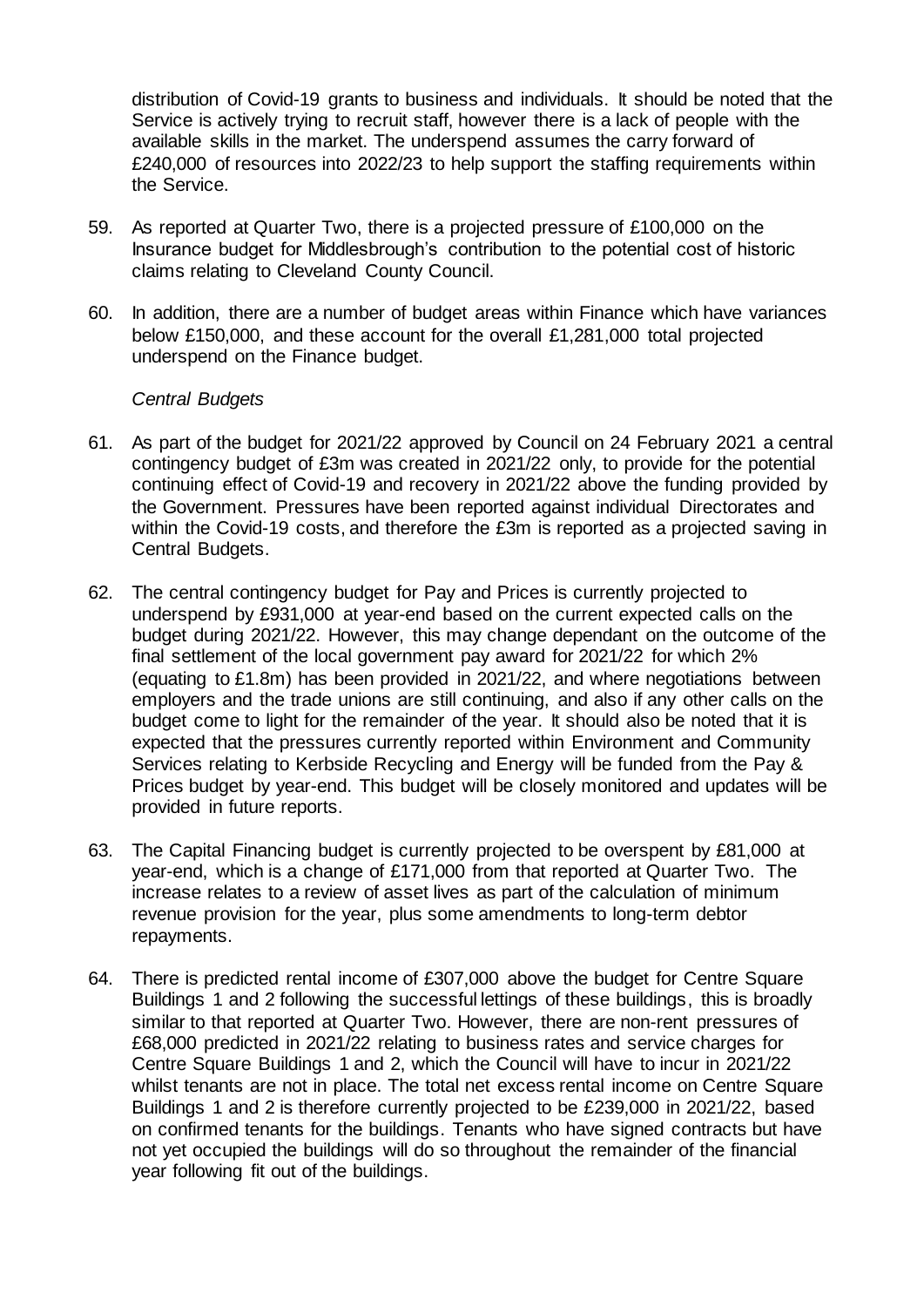65. There is a potential £183,000 saving on the remaining £322,000 ongoing contingency pressures budget in 2021/22, due to Legal Services not requiring all the available funding in 2021/22 allocated for increased childcare cases demand. This budget will be fully utilised in 2022/23.

# **Covid-19**

- 66. As reported during 2020/21 in the quarterly budget monitoring and year-end reports and the Medium Term Financial Plan Update and Budget reports to Executive and Council and in the 2021/22 Quarters One and Two budget monitoring reports to Executive, the Covid-19 pandemic has had and will continue to have a significant impact on the financial position of all local authorities, including Middlesbrough. The ongoing pandemic has continued in Quarter Three and continues to pose a number of challenges and uncertainties for local authorities going forwards. Whilst the service and financial risk is not fully known and it could be potentially be severe for the country and local government sector, the Council is well prepared for these risks as part of its financial planning over the medium term.
- 67. The paragraphs below provide an update of the position as at Quarter Three 2021/22 detailing the current estimated costs of Covid-19 and the grant funding provided by the Government in 2021/22. The table contained in paragraph 92 summarises the overall projected financial position for 2021/22, along with a breakdown of the funding split between the Government grant funding and the Council. It should be noted that this is a constantly changing position and therefore estimates are subject to change, and are dependent on any potential further outbreaks and the impact of any potential further local and/or national lockdowns which currently are not expected to occur but will further increase the Covid-19 costs if they occur.

# *Government funding*

- 68. As reported previously the financial impact of Covid-19 on local authorities has been recognised by the government and they have responded by making a number of announcements about supporting local authorities financially.
- 69. The Revenue Budget, Council Tax, Medium Term Financial Plan and Capital Strategy 2021/22 report to Council on 24 February 2021 detailed the funding likely to be available to Middlesbrough in 2021/22 relating to the Covid-19 pandemic. This is summarised below:
	- Covid-19 Expenditure Pressure Grant, which provides general support funding totalling £5.310m for 2021/22.
	- Sales, fees and charges (SFC) the SFC compensation scheme for lost income is to be continued for the first three months of 2021/22, using 2020/21 budgeted income as the baseline. It is currently estimated that Middlesbrough will receive funding of approximately £733,000 in 2021/22 from the scheme. It should be noted that the SFC scheme does not cover commercial income lost from investment activities and rental income.
	- A further allocation of Contain Outbreak Management Fund (COMF) funding of £1.370m in 2021/22 to provide funding to local authorities to support public health activities, such as local enforcement and contact tracing.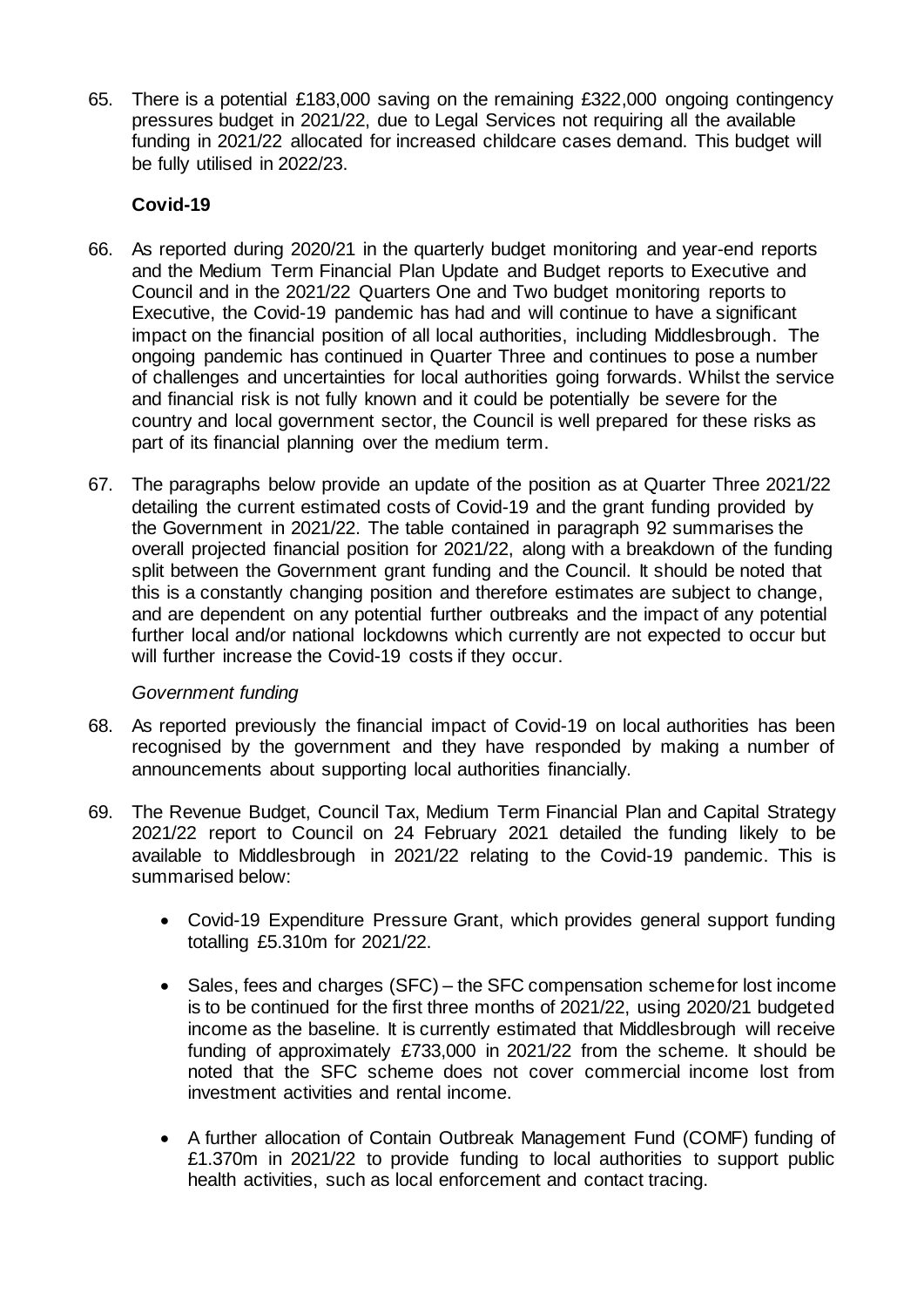- Local Tax Income Guarantee the Government also confirmed that Government funding would be provided to compensate councils for an element of the Collection Fund deficit, based on a methodology which was provided to councils that 75% of any losses below a pre-determined level would be funded. However, due to improved collection rates later in 2020/21, under the method of the calculation Middlesbrough Council will not qualify for any compensation funding from this in 2021/22.
- Local Council Tax Support Grant The allocation for Middlesbrough is £2.592m in 2021/22. In the Revenue Budget, Council Tax, Medium Term Financial Plan and Capital Strategy 2021/22 report to Council on 24 February 2021 it was approved that this funding would be used over the MTFP period to mitigate pressures on the council tax base.

#### *Costs*

- 70. It is currently estimated that there will be approximately £4.7m of additional costs associated with Covid-19 in 2021/22 and these cover a wide range of areas and services. It should be noted that this is a constantly changing position and therefore estimates are subject to change, and are dependent on any potential further outbreaks and the impact of any potential further local and/or national lockdowns which currently are not expected to occur but will further increase the Covid-19 costs if they occur.
- 71. Adult Social Care there are total projected additional costs of approximately £0.4m, mainly due to the additional staffing that is required in Social Care to deal with the effects of the Covid-19 recovery on services provided.
- 72. Children's Social Care Costs there are currently estimated to be approximately £1.9m of total additional costs within Children's Social Care, mainly due to delays in placements of children (approximately £0.2m) and increased staffing and agency staffing costs (approximately £1.5m) to deal with an increased number of cases and case backlogs caused by Covid-19. There is also some emerging evidence that following the end of restrictions there may be further increases in numbers of children requiring support, but these are currently not known and will be updated in future reports.
- 73. Other expenditure relating to Children's Services is predicted, in particular around Legal Childcare case backlogs (estimated to be £0.03m) and costs within Education & Partnerships (estimated to total £0.4m) which mainly relate to additional Education Psychologists that are required to provide additional capacity for mental health support to young people and various additional costs relating to early years support.
- 74. Environment and Community Services there are projected total additional costs estimated to be approximately £0.4m for a wide range of areas, including estimated increased costs of £0.1m relating to increased costs of waste collection and disposal due to increased tonnages of waste.
- 75. Direct Covid-19 Costs a number of direct costs associated with the current situation are predicted in 2021/22, such as the procurement of various expenditure within marketing and communications relating to additional signage and leaflets in order to provide messages to the public relating to the Covid-19 pandemic (currently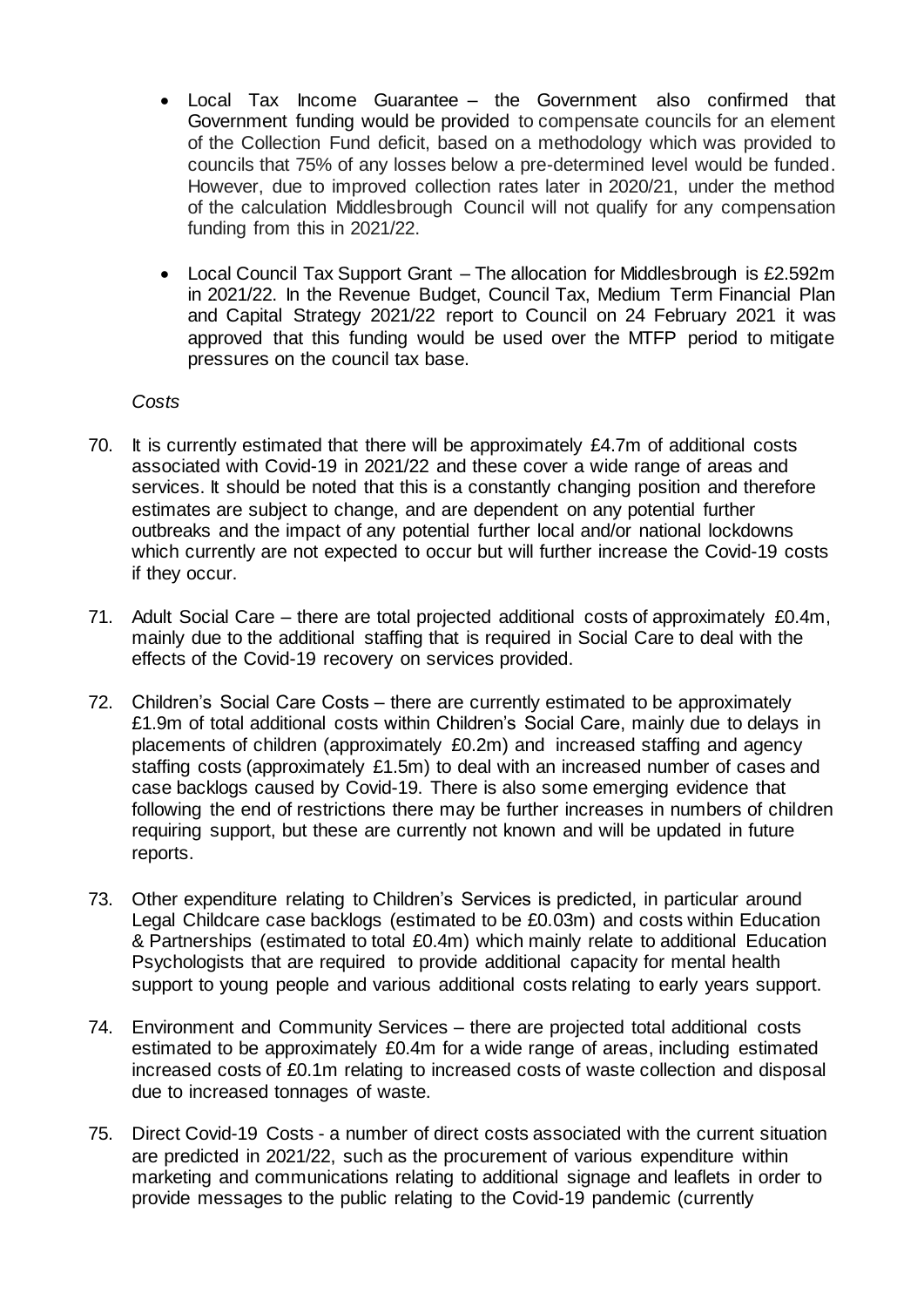estimated to be £0.07m), and other costs of approximately £0.1m relating to the storage of Personal Protective Equipment (PPE). There has also been increased payments to providers of Bed & Breakfast accommodation, estimated to be £0.04m, due to the requirements to house people during the Covid-19 pandemic.

- 76. Other Covid-19 costs –Additional staff costs of approximately £0.12m are estimated within Legal Services due to the need to recruit agency staff to help with backlogs in cases and difficulties in recruiting permanent staff caused by the Covid-19 pandemic. Additional staff costs of approximately £0.11m are predicted within HR for additional counselling and Health and Wellbeing services for staff following the Covid-19 pandemic. There is also additional IT expenditure for additional equipment and licences, currently estimated to be approximately £0.075m.
- 77. SLM Leisure Trust As detailed in 2020/21 in previous quarterly and year-end reports and in the Quarters One and Two budget monitoring reports, significant payments have been made to SLM, the Council's provider of leisure facilities. Following the reopening of leisure facilities SLM have not been able to operate to their normal subsidy, with the effects of a restricted operation following the end of lockdown restrictions and the post Covid-19 recovery period impacting on their current levels of income. It is currently estimated that payments to SLM will total approximately £901,000 in 2021/22. The Department of Culture, Media and Sport (DCMS) announced the "National Leisure Recovery Fund" to which the Council were awarded a grant of £305,542. £164,473 of the grant was utilised in 2020/21 and therefore £141,069 of grant is remaining for use in 2021/22 to offset any payments to be made to SLM, meaning that currently there is predicted to be a net pressure of approximately £760,000 in 2021/22. This is a slight increase of £29,000 on the position reported at Quarter Two following confirmation of estimated figures. Detailed discussions are currently taking place with SLM in order to reduce as far as possible the financial pressure to the Council in 2021/22 and any potential pressures in future years, and updates will be provided in future reports regarding this.

# *Reduction in income*

- 78. The impact of the lockdown and closure of facilities and services and the recovery period following the end of restrictions has resulted in for the first three quarters of 2021/22 and will result in for the rest of 2021/22, a loss of income across a broad range of areas. The following list shows the main areas and the estimated loss for each main area in 2021/22:
	- Car Parking (£1.2m)
	- Cultural activities (Town Hall, Middlesbrough Theatre, Museums, Newham Grange Country Park, Parks) (£0.4m)
	- Catering income from schools (£0.2m)
	- Adult Social Care In house day centre care provision (£0.4m)
	- Libraries and Community Hubs room hire, book sales, and fines  $(£0.1m)$
	- Council run Nurseries (£0.2m)
	- Bus station departure charges and loss of income from toilets (£0.1m)
	- Capital Finance Rent and Interest (£0.1m)
	- SLM expected loss of profit share in 2021/22 (£0.2m)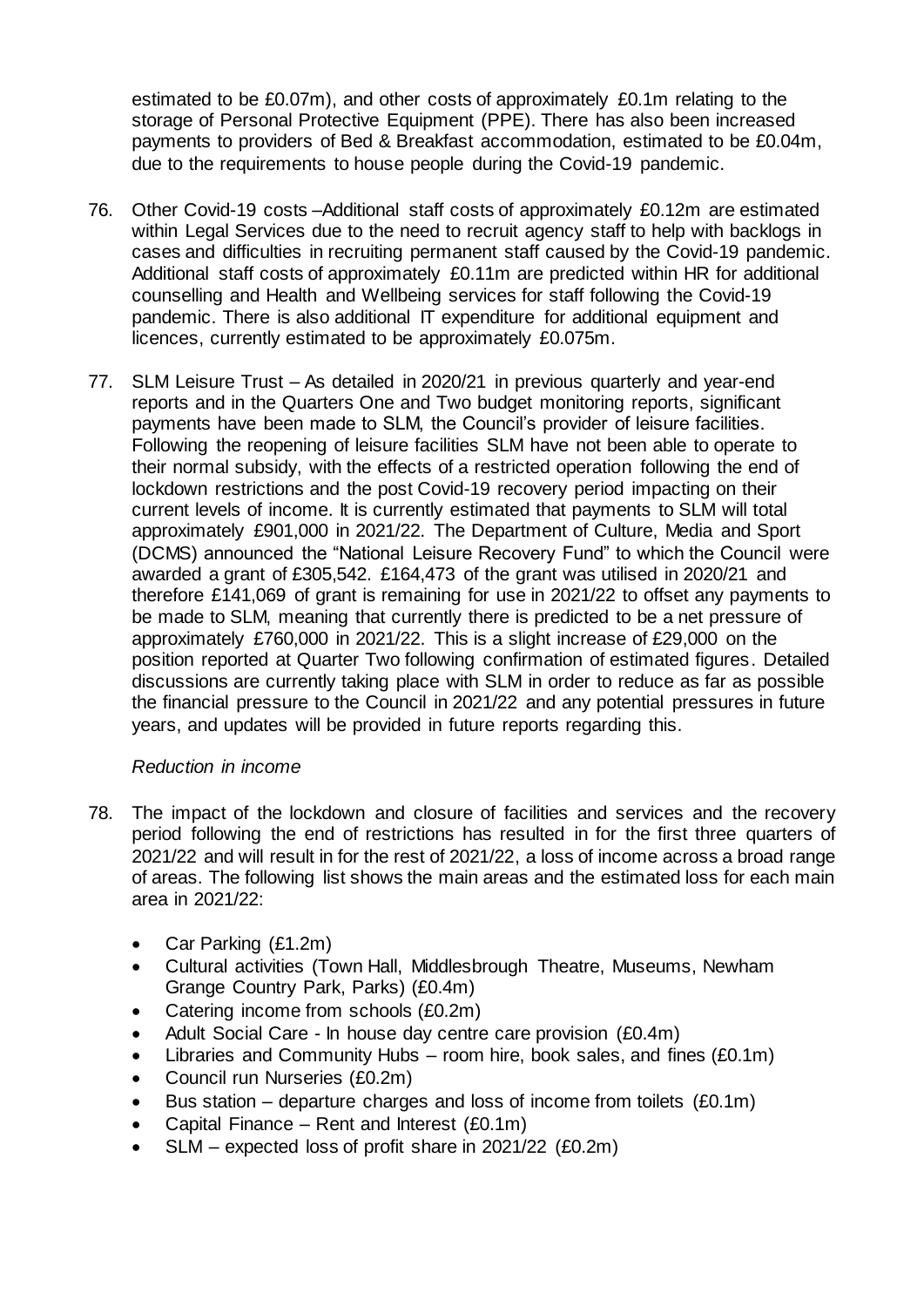- 79. The overall pressure due to a reduction of income will be linked to the recovery of Council services, and in some areas economic activity, and it is currently estimated to total approximately £3.1m in 2021/22 which is an increase on the £2.9m reported at Quarter Two due to the further restrictions that occurred in Quarter Three.
- 80. As mentioned in paragraph 69 it is currently estimated that the Council will receive approximately £0.7m from the SFC scheme in 2021/22.
- 81. Provision has made in the updated MTFP presented to Executive on 14 February 2022 for the future potential ongoing effects of Covid-19 on income in a number of areas mentioned above.

#### *Unachievable savings*

82. It has not been possible to fully achieve a budget saving of £313,000 relating to a review of cleaning, caretaking, security and facilities management (ECS02), due to the inability to reduce cleaning hours and standards and additional cleaning required because of Covid-19. It is currently projected that £82,000 of the saving is at risk of not being achieved, and it is proposed that this be charged to Covid-19 costs in 2021/22.

#### *Council Tax and Business Rates Income*

- 83. Income from Council Tax and Business Rates (NNDR) is accounted for within the Collection Fund. Because of the way that this works in relation to the General Fund, the financial impact of any reduction in income does not immediately affect this year's financial position, it is effectively a shortfall to be resolved next year and will need to be reflected in an updated Budget and Medium Term Financial Plan (MTFP) at the appropriate time.
- 84. During 2020/21, there were a number of issues, which resulted in significant pressures on Council Tax and Business Rates income. Within the Revenue Budget, Council Tax, Medium Term Financial Plan and Capital Strategy 2021/22 report to Council on 24 February 2021 it was noted that the overall financial impact of Covid-19 on Council Tax and Business Rates income to the Council in 2020/21 was estimated to be £3.696m. It is normal practice that any arising deficit would need to be fully funded in 2021/22. However, the Government announced that this could be spread over the next three years meaning that it was estimated that there would be an effect of £1.232m p.a. in 2021/22, 2022/23, and 2023/24. The final outturn positions for Council Tax and Business Rates were much improved from the statutory amounts incorporated into the budget setting in February 2021 by approximately £0.4m per year over the 3-year spread period to 2023/24. The improved amounts have been incorporated into the latest refresh of the Council's Medium Term Financial Plan presented to Executive on 14 February 2022.
- 85. As mentioned in paragraph 69 Government funding was provided to compensate councils for an element of the 2020/21 deficit, based on a methodology that was provided to councils that 75% of any losses below a pre-determined level would be funded. However, due to improved collection rates later in 2020/21, under the method of the calculation Middlesbrough Council will not qualify for any compensation funding from this in 2021/22.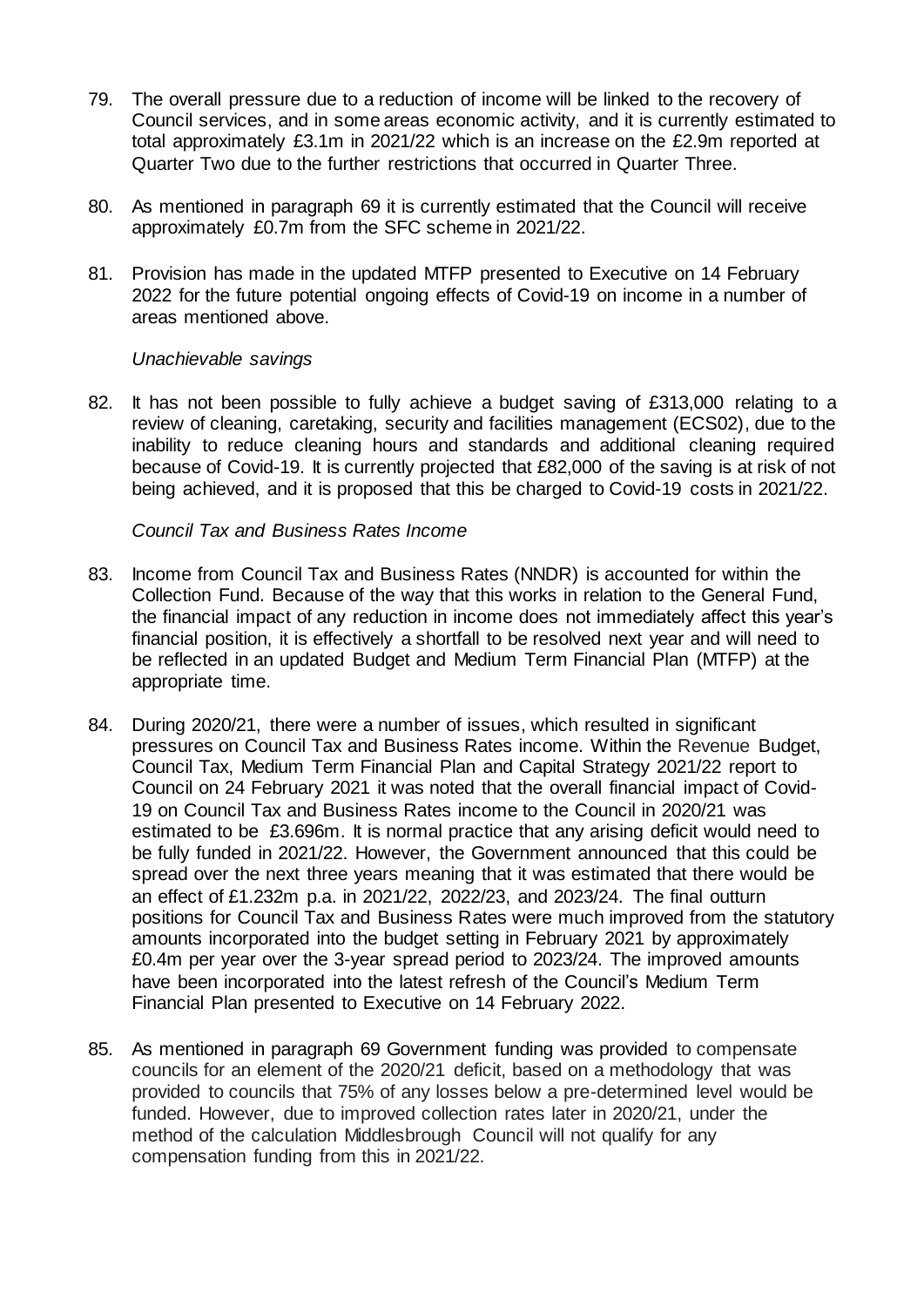- 86. Whilst full final complete information is not yet available this financial year it is already clear that there are a number of issues which may result in pressures continuing on Council Tax and Business Rates income during 2021/22 and potentially in future years, and appropriate provision has been made in the updated MTFP for this.
- 87. The phasing out of the furloughing scheme from the start of July 2021 and the closing of it at the end of September 2021 may mean that there are a number of residents who will struggle to pay their Council Tax bills in the future. This may mean that there will be an increase in people claiming Local Council Tax Support (LCTS) as the economic impact of the pandemic increases the number of households eligible for LCTS support. This will lead to a reduction in the overall amount of Council Tax assessed/collected compared to the level budgeted. This will be closely monitored through 2021/22 and future years.
- 88. Our budgeted Council Tax base includes assumptions on housing growth. If there is reduced growth in housing numbers, this will impact on income levels.
- 89. The Government provided support for businesses through increased business rates reliefs and grants in 2020/21. These largely remained in place during the first quarter of 2021/22 but have reduced throughout the remainder of 2021/22. Following the reduction in the level of this support, businesses may struggle to pay their business rates, and therefore there is a risk that Business Rates revenue reduces if businesses fail or are unable to pay.
- 90. In addition, the level of outstanding Council Tax and Business Rates debt is likely to rise and the Council will need to review the potential to collect that debt.
- 91. The position relating to Council Tax and Business Rates income for 2021/22 and the effects on the Collection Fund are being closely monitored, and updates will be provided in future budget monitoring reports.

 *Summary of Covid-19 Financial Pressures*

92. The projected financial impact of the Covid-19 pandemic in 2021/22, based on experience in the first nine months of the financial year, is summarised below along with a breakdown of the estimated funding split between the Government grant funding and the Council, based on assumptions made following the Government announcements detailed in paragraph 69:

| see also note on Other Covid Grants below                                                                         |                         |           |                               |
|-------------------------------------------------------------------------------------------------------------------|-------------------------|-----------|-------------------------------|
|                                                                                                                   | <b>Grant Allocation</b> | Projected | <b>Projected Council Cost</b> |
|                                                                                                                   | 2021/22                 | 2021/22   | 21/22                         |
|                                                                                                                   | £m                      | £m        | $E_{\rm m}$                   |
| Extraordinary costs incurred                                                                                      |                         | 4.662     |                               |
| Commercial income losses                                                                                          |                         | 0.080     |                               |
| Non-SFC income losses                                                                                             |                         | 0.172     |                               |
| Unachievable Change Programme savings                                                                             |                         | 0.082     |                               |
| Total Covid-19 Main grant (2021/22)                                                                               | 5.310                   | 4.996     | $-0.314$                      |
| Sales, Fees and Charges (SFC) income loss grant (2021/22)<br>(note only receive grant for 1st quarter of 2021/22) | 0.733                   | 2.868     | 2.135                         |
| <b>IDRAFT PROJECTED NET COST OF COVID TO COUNCIL 2021/22</b>                                                      |                         |           | 1.821                         |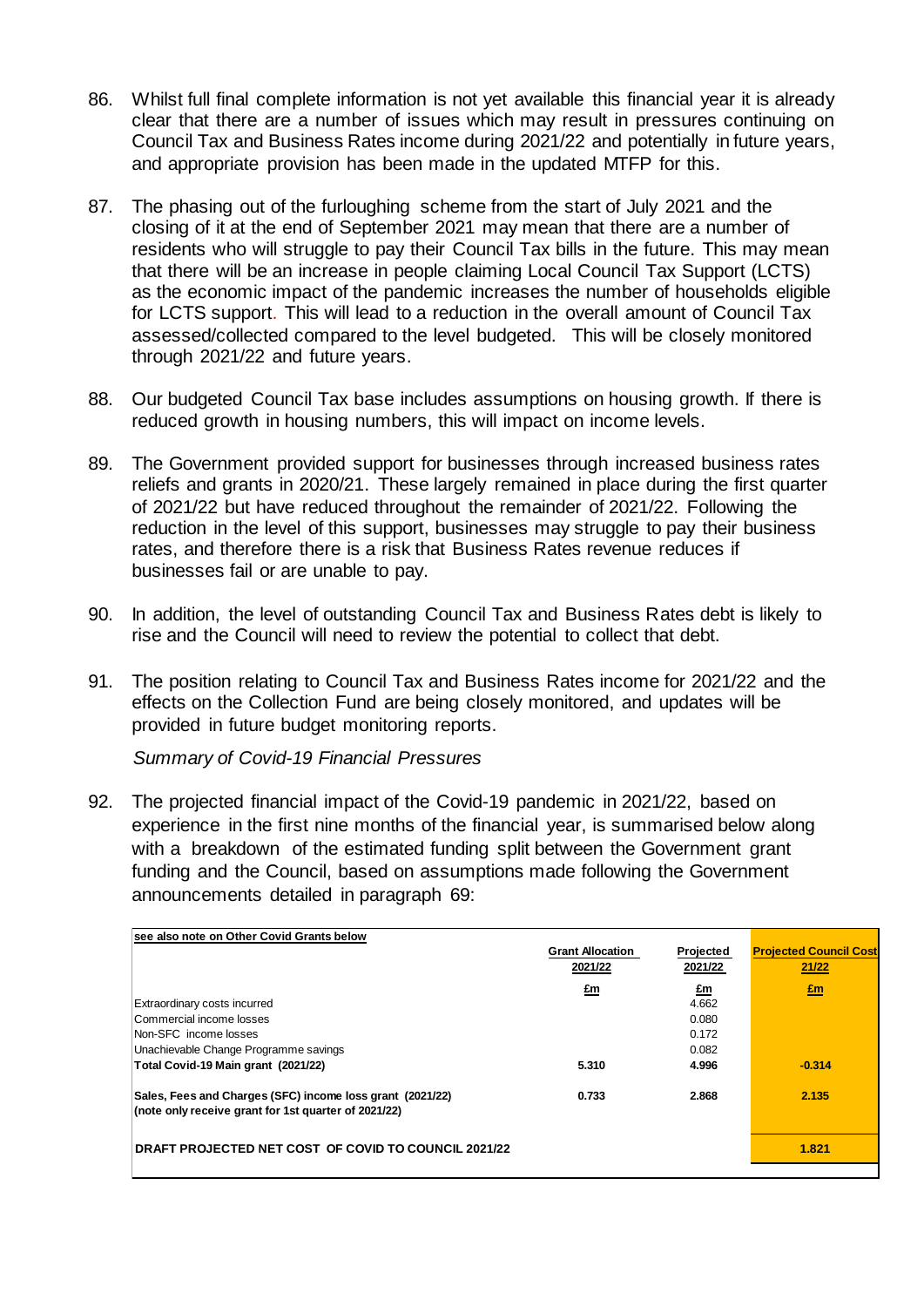| <b>NOTE - OTHER COVID GRANTS</b>                                                                                                                                  |                                    |                                   |                                             |
|-------------------------------------------------------------------------------------------------------------------------------------------------------------------|------------------------------------|-----------------------------------|---------------------------------------------|
|                                                                                                                                                                   | <b>Grant Allocation</b><br>2021/22 | <b>Projected Spend</b><br>2021/22 | <b>Projected Grant</b><br>Remaining 2021/22 |
|                                                                                                                                                                   | £m                                 | £m                                | £m                                          |
| Clinically Extremely Vulnerable (CEV) - see Note 1                                                                                                                | 0.198                              | 0.198                             | 0.000                                       |
| Test And Trace - see Note 2                                                                                                                                       | 0.512                              | 0.512                             | 0.000                                       |
| Contain Outbreak Management Fund (COMF) - see Note 3                                                                                                              | 1.157                              | 1.157                             | 0.000                                       |
| <b>Total Other Covid Grants</b>                                                                                                                                   | 1.867                              | 1.867                             | 0.000                                       |
| NOTE <sub>1</sub>                                                                                                                                                 |                                    |                                   |                                             |
| For CEV Grant - no new allocation in 2021/22, but £198k of remaining grant from 2020/21 was carried forward for use in 2021/22.                                   |                                    |                                   |                                             |
| NOTE 2                                                                                                                                                            |                                    |                                   |                                             |
| For Test & Trace - no new allocation for 2021/22 but £687k of remaining grant from 2020/21 was carried forward for use in 2021/22 (£512k) and 2022/23 (£175k).    |                                    |                                   |                                             |
| NOTE <sub>3</sub>                                                                                                                                                 |                                    |                                   |                                             |
| For COMF - the Council received £1.37m for 2021/22, however £180k of funding is likely to be required in 22/23 for the continuation of Public Protection schemes. |                                    |                                   |                                             |

- 93. The overall financial position is being regularly reviewed to assess impact across all areas and it is likely that this will identify additional pressures and also some potential savings. It should also be noted that this is a constantly changing position and therefore estimates are subject to change, and are dependent on any potential further outbreaks and the impact of any potential further local and/or national lockdowns which currently are not expected to occur but will further increase the Covid-19 costs if they occur.
- 94. The above table indicates that there will be a potential financial pressure due to Covid-19 of £1.821m in 2021/22, which is an increase of £271,000 from the £1.550m pressure reported at Quarter Two, mainly due to the effects of the further restrictions during Quarter Three.
- 95. It is intended that this pressure will be funded from the Covid Recovery Reserve of £4.512m set aside for this.

# **Flexible Use of Capital Receipts**

96. Full Council on 20 October 2021 approved a Flexible Use of Capital Receipts Strategy. The report to Council stated that the Strategy will be monitored throughout the financial year as part of regular budget monitoring arrangements and be reported accordingly as part of the current quarterly budget monitoring reports to Executive, and that the Strategy may be updated and replaced as proposals are developed and expenditure is incurred. The following table provides an update of the schedule of the projects to transform services that are proposed to be funded through flexible use of capital receipts for 2021/22 along with the current estimated projected costs, and the associated estimated annual revenue savings or future cost avoidance.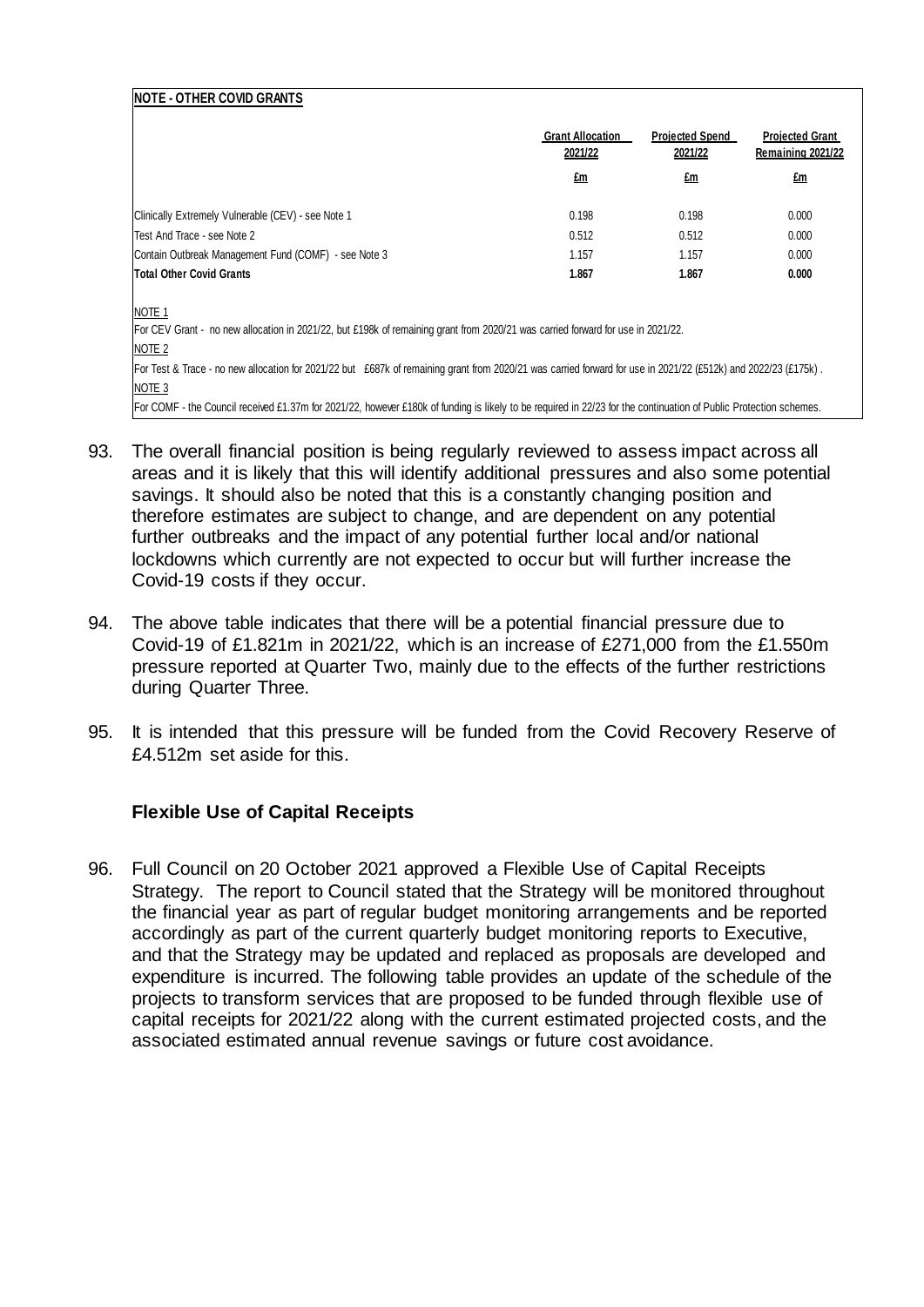| Project                                               | <b>Further Details</b>                                                                                                                                                                             | <b>Estimated Projected</b><br><b>Investment Required</b><br>2021/22 | <b>Estimated annual savings</b><br>by end of 2022/23 |
|-------------------------------------------------------|----------------------------------------------------------------------------------------------------------------------------------------------------------------------------------------------------|---------------------------------------------------------------------|------------------------------------------------------|
|                                                       |                                                                                                                                                                                                    | £000                                                                | £000                                                 |
| <b>Children's Services - Children's Care</b>          | Funding for transformation of service and<br>Ofsted Improvement Plan to improve services<br>and outcomes                                                                                           |                                                                     |                                                      |
|                                                       | Specialist agency teams in Referrals &<br>Assessments to improve the "front door model"                                                                                                            | 1,179                                                               | Cost avoidance                                       |
|                                                       | Specialist agency team examining placements in<br>order to reduce high cost placements                                                                                                             | 565                                                                 | 1,040                                                |
|                                                       | Workforce remodelling - experienced social worker<br>recruitment and retention / agency worker reduction<br>strategy                                                                               | 15                                                                  | 735                                                  |
|                                                       | Transformation costs associated with increasing<br>internal residential provision                                                                                                                  | 300                                                                 | 521                                                  |
|                                                       | One-off transformation costs associated with<br>improvements in practice to reduce future numbers<br>of children looked after (includes professional fees,<br>legal costs, increased S17 payments) | 200                                                                 | Cost avoidance                                       |
|                                                       | Transformation of Children with Disabilities long-<br>term packages of support to prevent young people<br>entering care                                                                            | 60                                                                  | 520                                                  |
|                                                       | Additional posts to drive improvement and<br>transformation                                                                                                                                        | 170                                                                 | Enabling                                             |
| Central budgets - Ofsted Improvement                  | Ofsted Improvement Plan additional posts to drive<br>improvement and transformation                                                                                                                | 1,811                                                               | Enabling                                             |
|                                                       |                                                                                                                                                                                                    | 4,300                                                               | 2,816                                                |
| <b>Central budgets - Change Fund</b>                  |                                                                                                                                                                                                    |                                                                     |                                                      |
| <b>Digital Transformation</b>                         | One-off implementation costs related to the Digital<br><b>Transformation Project</b>                                                                                                               | 236                                                                 | 1,094                                                |
| <b>Management and Staffing Review</b>                 | Service reconfiguration, restructuring or<br>rationalisation of management and staff, where this<br>leads to ongoing efficiency savings or service<br>transformation                               | 249                                                                 | 404                                                  |
| <b>Organisational Development</b>                     | Organisational Development upskilling linked to the<br>Council's values                                                                                                                            | 23                                                                  | Enabling                                             |
| <b>HR System</b>                                      | Development of the Council's HR system                                                                                                                                                             | 34                                                                  | Enabling                                             |
| <b>Project Support for Transformation</b><br>Projects | Support for the transformation across the Council                                                                                                                                                  | 67                                                                  | Enabling                                             |
| <b>TOTAL</b>                                          |                                                                                                                                                                                                    | 4,909                                                               | 4,314                                                |

97. Currently no entries have been made in the Council's accounts for these and therefore the projected outturns detailed in the table in paragraph 7 have not been amended for these. This will effectively mean that the Council's financial position will be improved by approximately £4.9m and allow the Council to potentially increase the level of reserves that the Council holds by approximately £4.9m, at this time of high financial uncertainty with minimal impact on the Council Tax payer. This will help support the significant and continued transformation work taking place within the Council, principally within Children's Services, which will deliver improvement and efficiencies. Further details of the effect on the level of reserves are provided in paragraphs 133 and 134 of this report.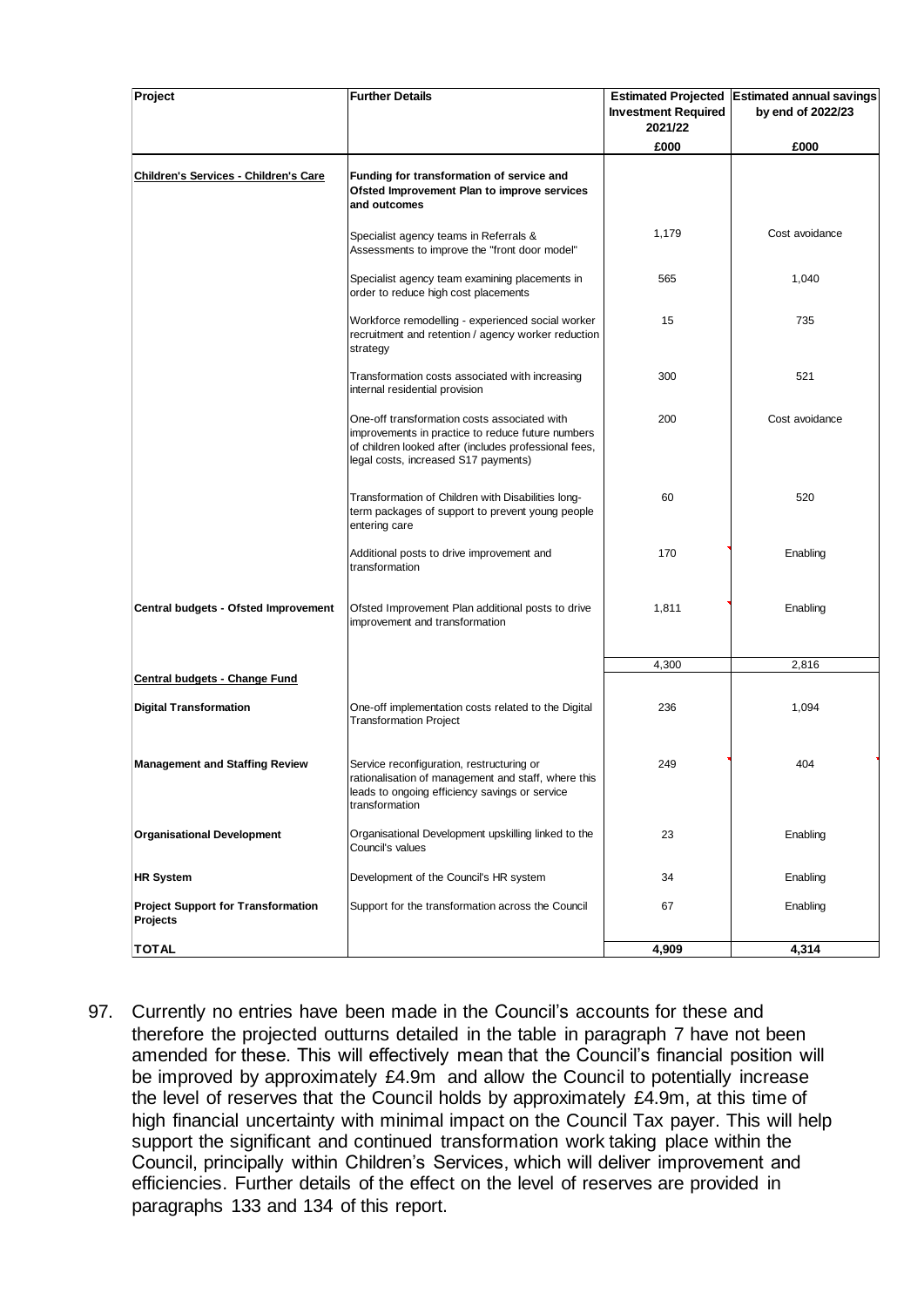98. This will be finalised at year end when final figures are confirmed for each project and will have due regard to the Local Authority Accounting Code of Practice when determining and including the entries required from undertaking and funding the projects within the Council's Statement of Accounts. In order to help provide an indication of which budget areas will be potentially amended at year-end, the relevant budget areas are shown in the table above.

# **Revenue budget spending controls**

- 99. As previously reported to the Executive, a number of controls were implemented from 2019/20 to minimise overspending across the Council in-year and these remain in place for 2021/22, specifically:
	- a vacancy control process overseen by the Leadership Management Team;
	- checks against proposed expenditure of over £5,000 by the procurement team; and
	- strong controls over staff travel, the ordering of stationery and use of first class post.
- 100. The Council is continuing to minimise the use of agency staff where it is appropriate to do so, but it is acknowledged that currently there will be a need for the use of agency staff within Children's Care, principally to support the Ofsted Improvement Plan and also due to the impact of Covid-19. The use of additional recruitment and retention packages to support the reduction of use of agency staff in future years. Monthly reports on agency costs are reported to senior managers for consideration.
- 101. A number of plans have been put in place for 2021/22 to mitigate overspending within Children's Services. These are outlined below :
	- Subjecting cases of children looked after by the Council to ongoing audit, consistent decision making processes and a solutions panel chaired by the Director of Children's Care.
	- Development of Stronger Families teams within Early Help and Prevention to increase skills to support additional work and complexity at this level to prevent future young people entering care.
	- Development of the Middlesbrough Multi Agency Children's Hub to secure the consistency of thresholds and increasing step-downs to early help and more timely support for children and young people.
	- Utilising two specialist project teams to support referral and assessments at the front door of Children's Care.
	- Continuing to keep internal residential places at a high occupancy level. Reopening Rosecroft in late summer, once registered, will produce a further 5 places. Plans to increase Fir Tree by 1 place later in 2021/22. Other Internal Residential opportunities are to be reviewed as invest to save models when identified and assessed. Potential sale of any spare places that are not occupied with Middlesbrough young people to neighbouring Tees Valley Local Authorities.
	- All external residential placements are being reviewed by a specialist project team set up by the Director of Children's Services to ensure that no children are in residential care who can be fostered or safely returned to their families or the care of relatives. In addition this team will look at all cases that are nearing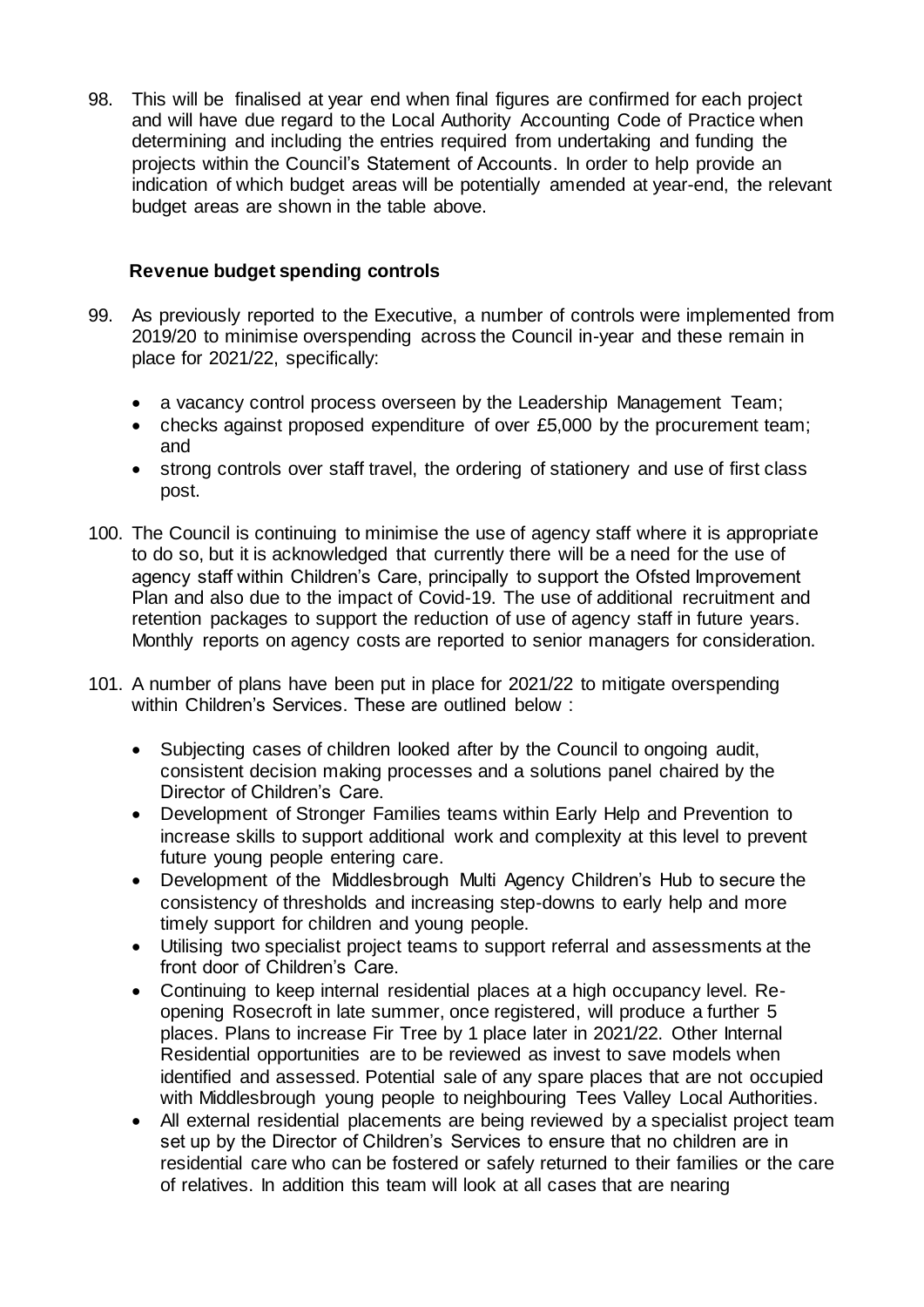requirement for residential care with the aim of making sure that all alternative options for support are fully explored before residential provision is approved.

- Work continues to build on increasing the number of internal foster placements achieved over the past 2 years, allowing children to be placed in high quality. local authority foster care as an alternative to more expensive agency placements.
- An in depth review is taking place of the processes around the placement of children with friends and family to ensure that these are only made where necessary and that financial support represents value for money.
- Maximising, where appropriate, health contributions from Clinical Commissioning Group (CCG) and education contributions from the Dedicated Schools Grant (DSG).
- 102. While the mitigations above will be progressed, the experience in 2020/21 suggests that whilst efficiencies may have been made in placement methods these will not have a positive effect on the bottom line position unless the overall numbers of children in care are brought under control.
- 103. The position around our numbers of children in care has been specifically referenced by the DfE Commissioner, and it is clear that for both quality of practice and financial reasons the number needs to be safely reduced. This will entail improvement of edge of care provision to support families and prevent children needing to become looked after and crucially improving practice and care planning to allow those children who are able to return home, be placed with family or friends or be adopted in as timely a manner as possible. This work is interdependent on our overall improvement journey and will not be a short term fix, however prioritisation in these areas is crucial to ensuring that our resources, both human and financial, are sufficient to deliver improvement. The position is constantly monitored and in future MTFP reviews an informed and prudent view will be taken of the length of time that will need to be allowed for this work to deliver results as well as the monitoring arrangements required. The revised MTFP presented to Council on 24 November 2021 provided further detail of this.
- 104. As mentioned in the budget report to Council of 24 February 2021 the Council has set aside approximately £1.6m of Council funding for 2021/22, to support the Ofsted Improvement Plan. This will be combined with £188,000 of unspent funding carried forward from 2020/21, and funding from a separate Childrens Services Improvement Reserve of £175,000 created at the end of 2020/21 to further improve Childrens Services. Progress against the plan is being monitored by the Multi Agency Strategic Improvement Board, and any variances from the budgets contained in the Ofsted Improvement Plan will be detailed in future budget monitoring reports.

# **Capital budget Quarter Three Projected Outturn 2021/22**

105. As part of the Quarter Two report to Executive on 9 November 2021, Executive approved a revised capital budget for 2021/22 of £64.814m. Following a further review and the inclusion of new additional schemes, increases to existing schemes, and the reductions to existing schemes (as detailed in paragraphs 107 to 109), it is currently predicted at Quarter Three that the Council will spend £59.035m at yearend.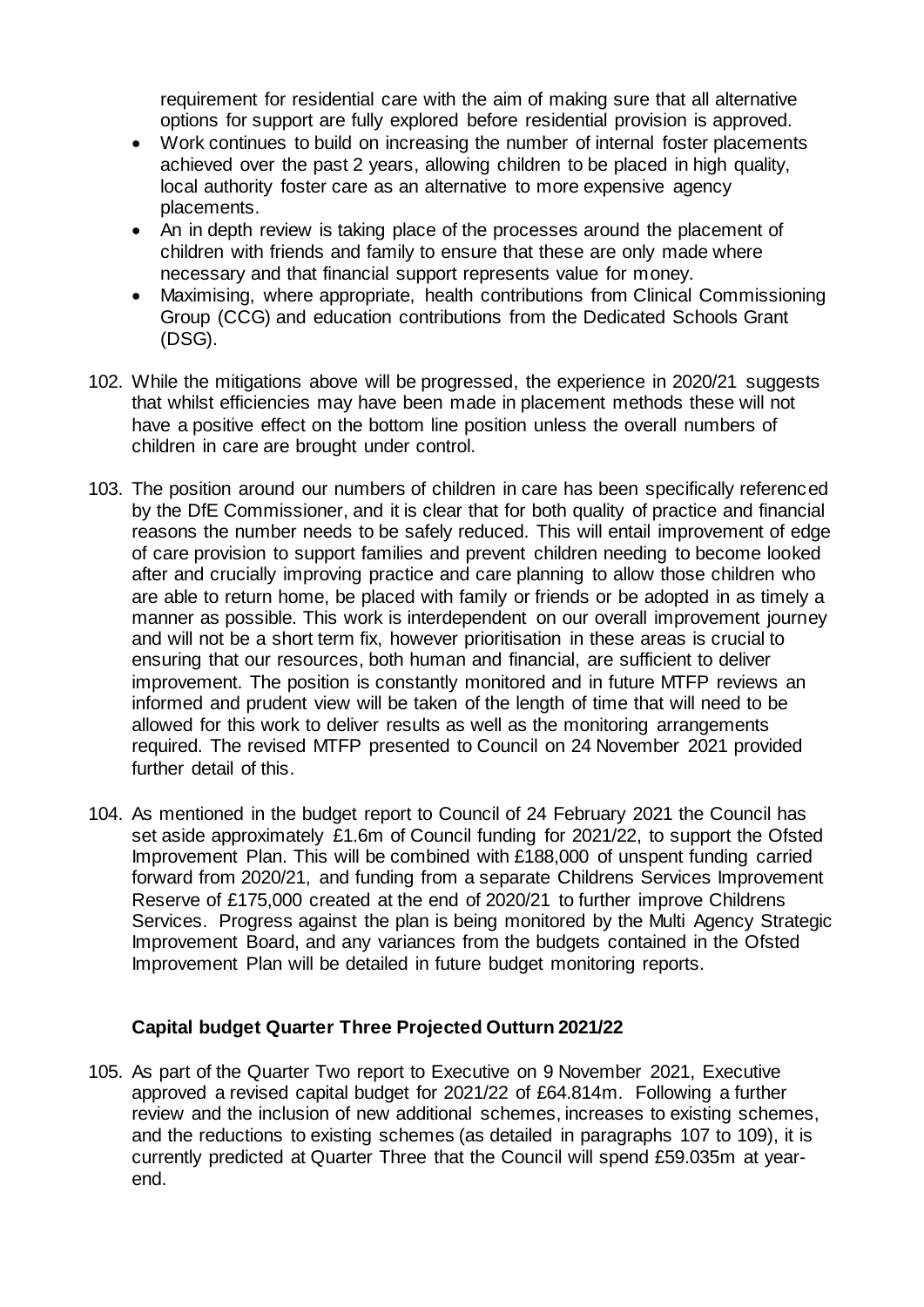- 106. The revised Investment Strategy to 2023/24 is included at Appendix 2 for noting. It should be noted that capital receipts assumptions have been re-evaluated in light of Covid-19 and the Revised Investment Strategy takes accounts of this.
- 107. No schemes are currently proposed to be removed from the Investment Strategy. Also, no schemes over the £150,000 threshold were transferred between Directorates.
- 108. The following transfer of funds occurred within schemes with the same Directorate :
	- On 13 October 2021, the Executive Member for Regeneration approved the "Tackling Eyesore Sites" report. The report approves investment of up to £1,000,000 to tackle eyesore land and property within Middlesbrough, including the possible acquisition of sites if the approved business case recommends this. This scheme has been funded from the Indigenous Growth Fund grant, provided by Tees Valley Combined Authority (TVCA). The grant has been transferred from the surplus funds allocated within the Boho X scheme to Middlesbrough Development Company who will lead on the scheme.
- 109. The following scheme above £150,000 has been added to the revised Investment Strategy, set out at Appendix 2:
	- On 9 November 2021, Executive approved :
		- o In principle, the freehold acquisition and associated works, of the Cleveland Centre, to a maximum value of £15,000,000;
		- o To delegate the completion of the acquisition to the Director of Regeneration and Culture and the Director of Finance, in consultation with the Executive Member of Regeneration and the Mayor, within the parameters of the report; and'
		- o That subject to the satisfaction of the above point, approval for the interim appointment, via the relevant procurement process, of managing agent Praxis for the acquisition of the property.

The Council purchased the Cleveland Centre Shopping Centre on 7 January 2022 as per the delegated powers of the Director of Regeneration and Culture and the Director of Finance. It should be noted that currently no additional income (after paying capital financing costs) has currently been assumed in 2021/22 from the purchase. Further updates of this will be provided in the Year-End Outturn 2021/22 report to Executive.

 On 9 November 2021, Executive approved the Environment and Community Services Built Asset Capital Investment report. The report approved capital funding for the Town Hall, Municipal Buildings, Resolution House and Central Library, to ensure the ongoing condition of these assets for future operational and community use. The report approves a total allocation of approximately £5,196,000 which is allocated as follows: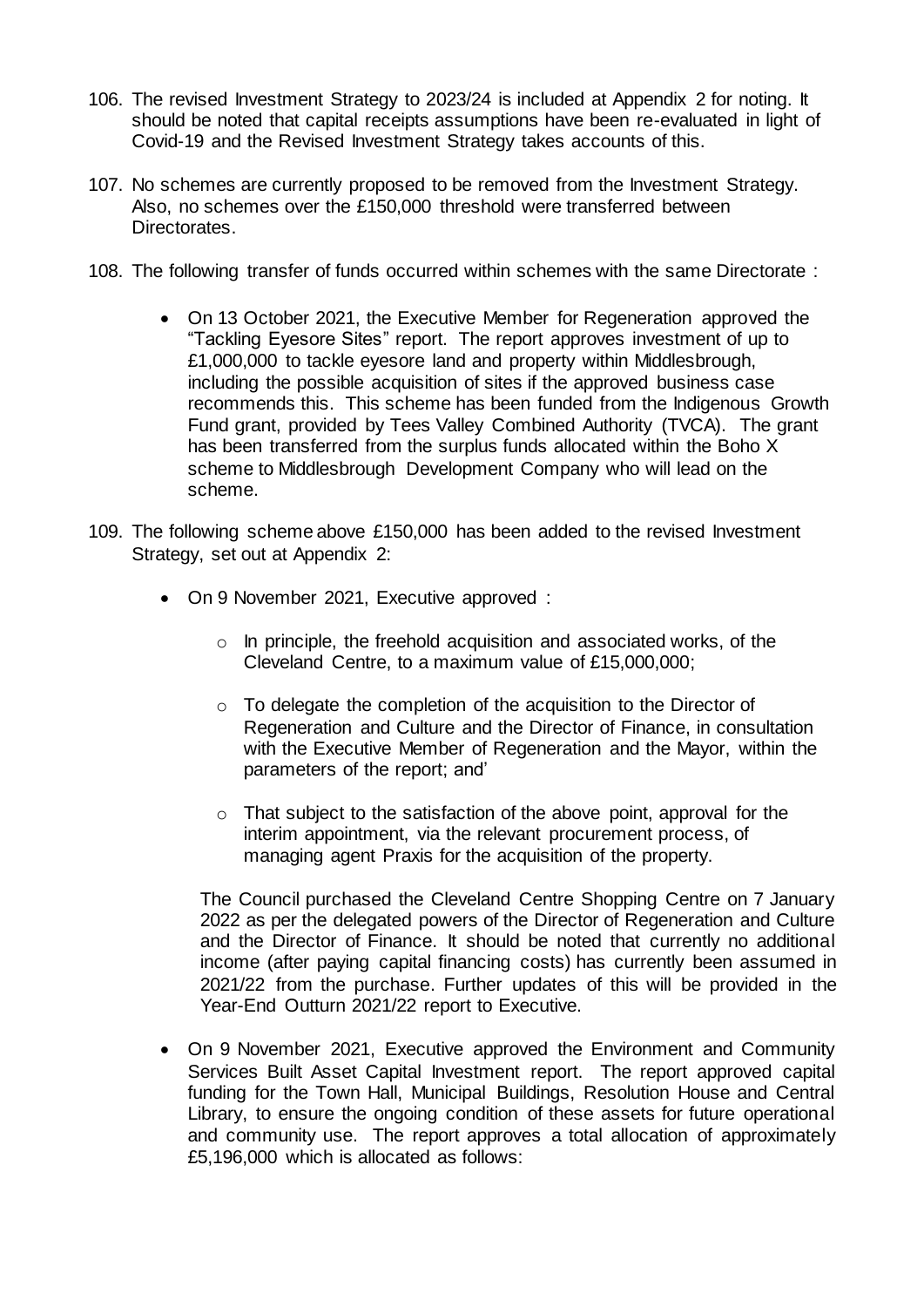- $\circ$  £4,500,000 to the Municipal Building and Town Hall for essential work to the slate tiled roof, associated lead flashing and stonework. In addition, works will be undertaken on the internal building elements, fire compartmentation and fire detection systems. £1,000,000 of these works will commence in 2024/25, as such this amount is not included within the revised Investment Strategy;
- o £609,000 for the replacement of cladding and associated building works to the workshops, and the installation of a passenger lift at Resolution House. This is what is deemed as a custodian building which is in shared ownership with the Other Local Authorities (OLA's). The Council investment of £609,000 is contingent upon the OLA's providing match funding in order to fully fund the intended works;
- o £87,000 for a ground floor accessible toilet and baby change facilities at the Central Library.
- 110. The split by Directorate is shown in the table below, which also shows the "real" projected outturn variance if all of the additional new schemes, increased schemes, reduced schemes, and transfers between directorates are excluded. Explanations for variances of +/- £150,000 across fifteen schemes are set out in the following paragraphs. These variances require movement within the Council's four-year Investment Strategy, but do not affect the overall investment or cost of borrowing.

|                                           | 2021/22           | 2021/22           | 2021/22           |                | <b>MEMO</b>        |
|-------------------------------------------|-------------------|-------------------|-------------------|----------------|--------------------|
|                                           | <b>Investment</b> | Projected         | Projected         | New, increased | Real outturn       |
|                                           | Strategy          | <b>Investment</b> | <b>Investment</b> | & reduced      | variance excluding |
| <b>IDirectorate</b>                       | Budget (as per    | Strategy          | Strategy          | Schemes /      | new, increased, &  |
|                                           | 21/22 Q2          | Outturn           | Outturn           | transfers      | reduced schemes /  |
|                                           | report to         |                   | Variance          |                | transfers          |
|                                           | Executive         |                   |                   |                |                    |
|                                           | £'000             | £'000             | £'000             | £'000          | £'000              |
| <b>Regeneration and Culture</b>           | 43,820            | 40,672            | (3, 148)          | 12,800         | (15,948)           |
| <b>Environment and Community Services</b> | 10,920            | 9,059             | (1,861)           | 29             | (1,890)            |
| <b>Public Health</b>                      | 0                 | 0                 | 0                 | $\mathbf{0}$   | 0                  |
| <b>Education &amp; Partnerships</b>       | 3,238             | 2,934             | (304)             | (38)           | (266)              |
| Children's Care                           | 690               | 728               | 38                | 114            | (76)               |
| Adult Social Care and Health Integration  | 3,517             | 3,033             | (484)             | $\mathbf{0}$   | (484)              |
| Legal and Governance Services             | 2,288             | 2,297             | 9                 | $\Omega$       | 9                  |
| Finance                                   | 341               | 312               | (29)              | (76)           | 47                 |
|                                           |                   |                   |                   |                |                    |
| <b>Total</b>                              | 64.814            | 59.035            | (5,779)           | 12.829         | (18,608)           |

# *Regeneration*

- 111. Future High Streets Fund A total of £6,580,000 of grant funding requires re-profiling into 2022/23, primarily for the following reasons:
	- £2,295,000 of funds were expected to be transferred to Middlesbrough Development Company in relation to the urban living element of the grant, specifically the construction of the apartment block at the old Cleveland Scientific Institute site (CSI). In order for the scheme to progress it requires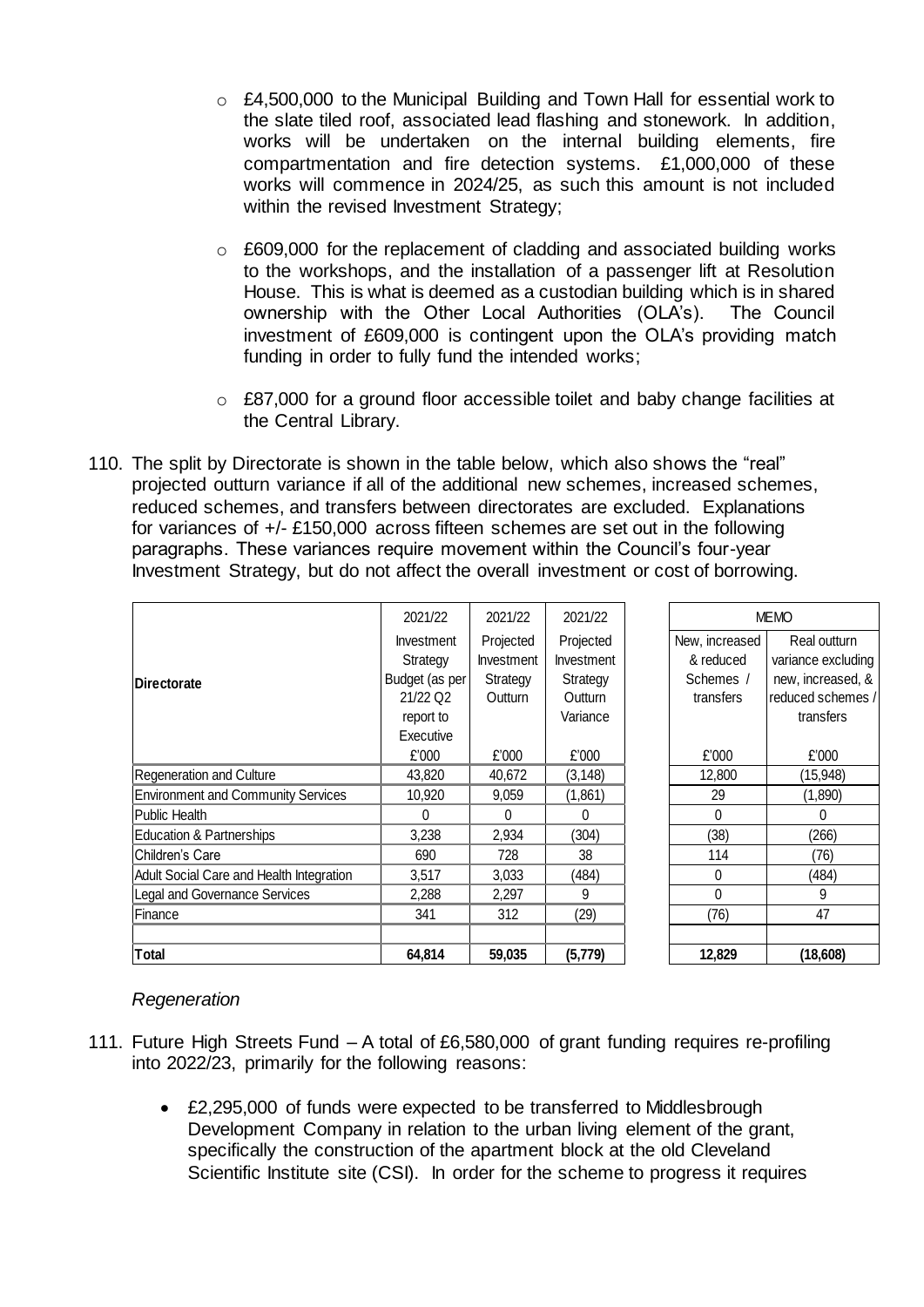planning approval and confirmation of a grant from Homes England, both of which are now expected in 2022/23.

- £2,775,000 of funds relating to the conversion of retail units to leisure provisions at the Captain Cook Shopping Precinct. Significant progress has been achieved in this respect with leases already agreed for Lane 7, with the development expected to complete in May 2022, and the e-sports facility, alongside proactive discussions with other leisure providers. The Council's contribution to the schemes for landlord works will now be predominantly made in 2022/23.
- There were minor delays in the awarding of the contract relating to the public realm works at the Captain Cook Shopping Precinct, this has resulted in £1,260,000 of the public realm and associated network adaptations allocations being transferred into 2022/23.
- 112. Middlesbrough Development Company £3,563,000 of funds anticipated to be transferred to the company in 2021/22 have been delayed and will now be made in 2022/23 for the following reasons:
	- The Newbridge Court (formally Tollesby Shops) project is experiencing delays of approximately 15 weeks due to issues with regard to the required diversion of an underground electricity cable on the site. The timing of these works are outside of the company's control as they can only be done by Northern Powergrid. The delay is limiting the development to work on substructures resulting in re-profiling of £2,094,000 into 2022/23.
	- The contractor for Boho Village provided the company with a cash-flow forecast which formed the basis of the assumed in year expenditure. The actual requirements have been less than anticipated and coupled with a slight delay due to inclement weather, £1,304,000 of expected expenditure being transferred into 2022/23.
	- £285,000 of funds associated with the Empty Homes programme have been moved into 2022/23 due to the time required to undertake a competitive process in relation to the appointment of the preferred project partner.
	- £120,000 has been transferred from 2022/23 to 2021/22 in relation to general company costs and preparatory work at the CSI development.
- 113. Brownfield Housing Fund The potential developer of the wider Middlehaven housing site is in discussions with both the Highways and Planning departments to ensure that the plans for the site are compatible with all parties requirements prior to the submission of the detailed planning application. These discussions have taken longer than anticipated, resulting in £1,100,000 of assumed expenditure transferring into 2022/23. The tenders for works at Commercial Street have resulted in significant savings against budget expectations, this has freed up £530,000 of funds which will be transferred for use in 2022/23 and future years.
- 114. Towns Fund £1,400,000 of grant funding has be re-assigned to 2022/23. This is predominantly with respect to the £1,000,000 allocated within the programme for Ward Initiatives. An extensive consultation exercise was conducted which included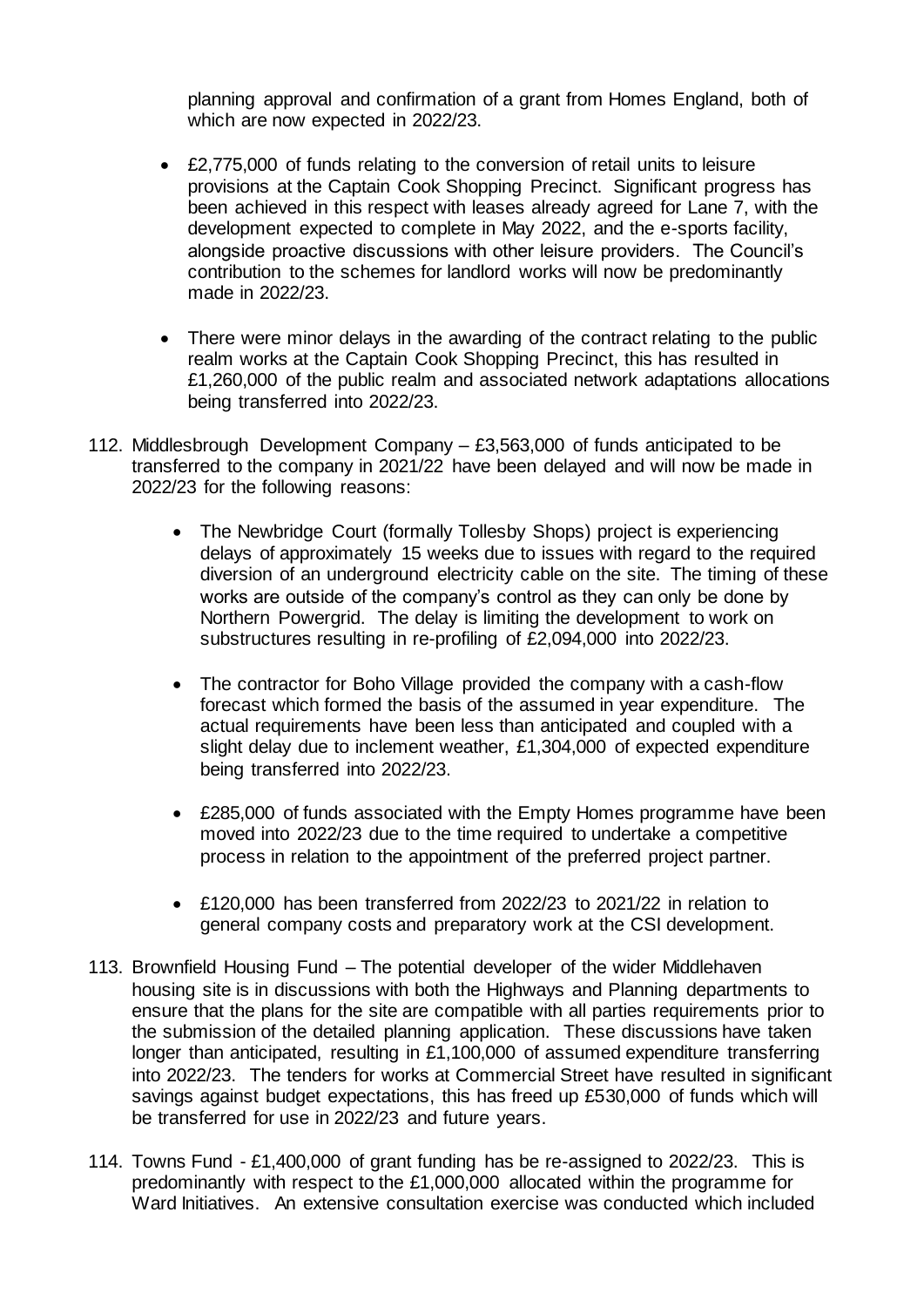all Councillors to ensure that these funds would be maximised in terms of benefitting the whole of the town. Due to the length of the consultation the physical works are now anticipated to be undertaken in 2022/23.

- 115. LInthorpe Road Cycleway An external contractor has been appointed to undertake the works associated with preparation of the tender documents. However, the issuing of the documents were delayed due to issues encountered with the appointment surrounding both data protection and the procurement process. This has consequently delayed the submission of the tenders by the contractors, which have now been received but has ultimately resulted in the scheme now being completed in 2022/23 with £1,000,000 of assumed expenditure being re-profiled accordingly.
- 116. Boho X Slight delays with respect to starting on site have been experienced due to extended contractual negotiations. This has resulted in £900,000 of funds transferring into 2022/23. Whilst the start has been delayed, the expected completion date of the project remains at December 2022.
- 117. Housing Growth Protracted negotiations continue with the developers in respect of the apportionment of costs relating to the new road and roundabout at Nunthorpe Grange. Works are anticipated to commence in March 2022 but these will be limited to earthworks until an agreement with the developers can be reached. The delays as a consequence of the negotiations have resulted in £319,000 of expected expenditure being re-profiled into 2022/23.
- 118. Local Authority Delivery 2 Green Homes Grant Contractual negotiations with the schemes delivery partner have taken longer than anticipated. The negotiations have now concluded and works on eligible properties are underway, however, less properties will benefit from the scheme in 2021/22 than originally estimated with £300,000 of the grant being transferred to 2022/23 as a consequence. This has no detrimental impact on the number of households that will ultimately benefit from the scheme.
- 119. Town Centre Projects Delays are being experienced in the High Streets Action Zone scheme due to longer than envisaged lead in times for obtaining materials required for the public realm aspect and planning approvals for the property grants. £237,000 of planned expenditure has been transferred to 2022/23 accordingly.

*Environment and Community Services*

- 120. Bridges and Structures (Non Local Transport Plan) £500,000 of planned expenditure has been re-profiled into 2022/23 due to issues including a delay within the construction supply chain, meaning that the contractor now cannot commence works to the bridge deck at Newport Bridge. Delays on principal inspections resulted in a further £188,000 being transferred into 2022/23.
- 121. East Middlesbrough Community Hub £651,000 of funds, which are part of the wider funding package for the construction of the new Community Hub, have been transferred into 2022/23.
- 122. Street Lighting Maintenance Covid-19 related issues have impacted the evaluation of street lighting assets programme. The works have commenced but are now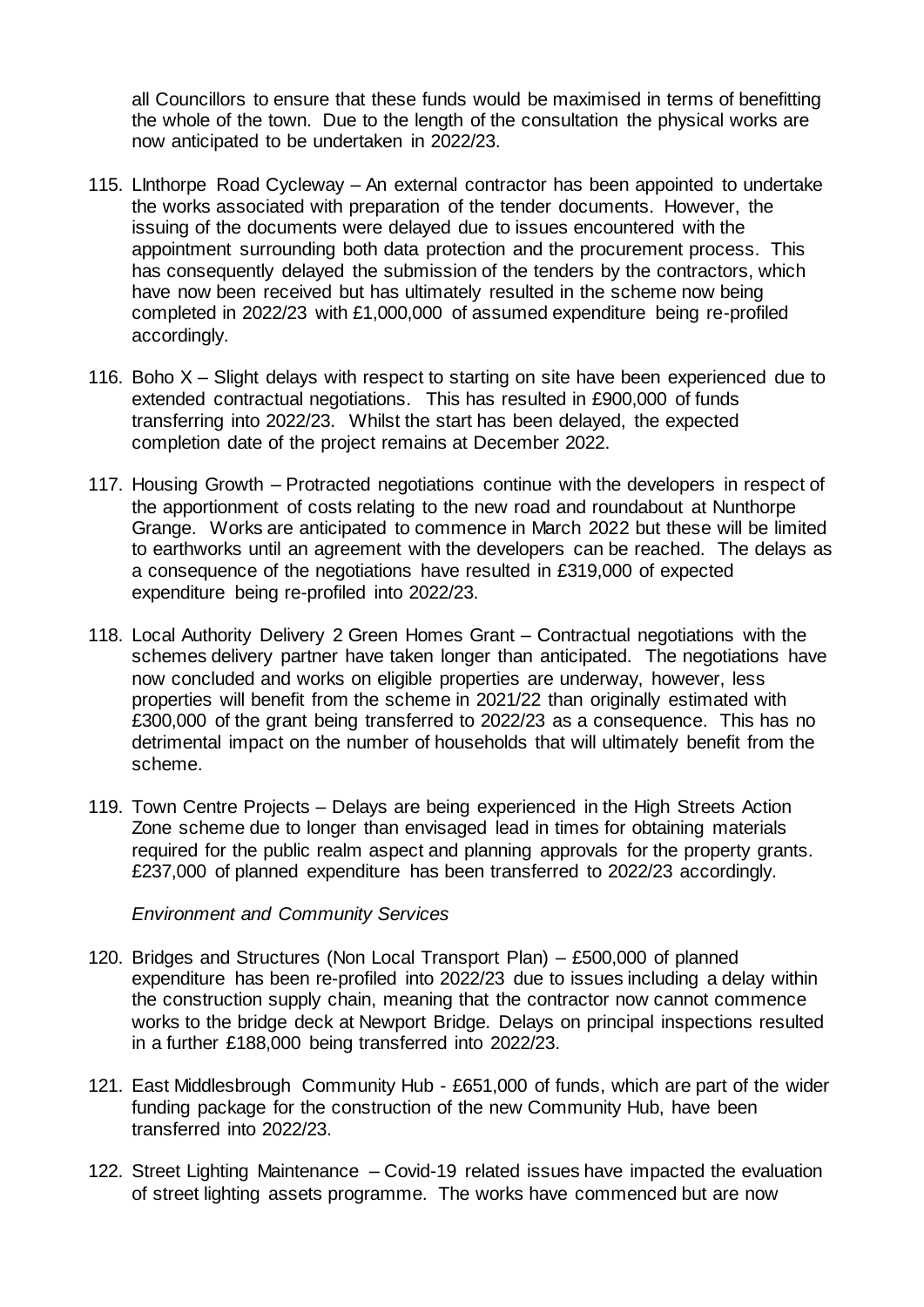expected to conclude in Spring 2022, resulting in £224,000 of expenditure now not being required until 2022/23.

- 123. Urban Traffic Management Control £150,000 of expenditure has been re-profiled into 2022/23 due to the fact that the level of installations upgrades were not as high as anticipated.
- 124. Property Asset Investment Strategy £170,000 of expenditure has been brought into 2021/22 from future years in order to undertake urgent works at a commercial unit within Cannon Park, these works will enable a letting of the unit which will result in additional revenue income.

*Adult Social Care and Health Integration*

125. Disabled Facilities Grant – Delays are being experienced due to difficulties in acquiring contractors to undertake the backlog of work that has built up as a consequence of Covid-19. This has resulted in £261,000 of anticipated expenditure being re-profiled into 2022/23.

# **Borrowing and prudential indicators**

- 126. The Council's total borrowing decreased from £206.2m at 30 September 2021 to £205.2m at 30 December 2021. This decrease of £1.0m reflects the repayment of principal amounts on existing annuity loans held by the Council. No external borrowing was required for the Investment Strategy or cash flow purposes during the quarter. This is due to cash balances still being healthy with residual Covid-19 funding available for use plus other income in advance balances yet to be spent during the financial year.
- 127. The ratio of short-term to long-term borrowing has remained stable during the quarter with no further borrowing required. It is expected this position will change somewhat during Quarter Four as a large borrowing requirement will be required, and with a background of possible increasing interest rates.

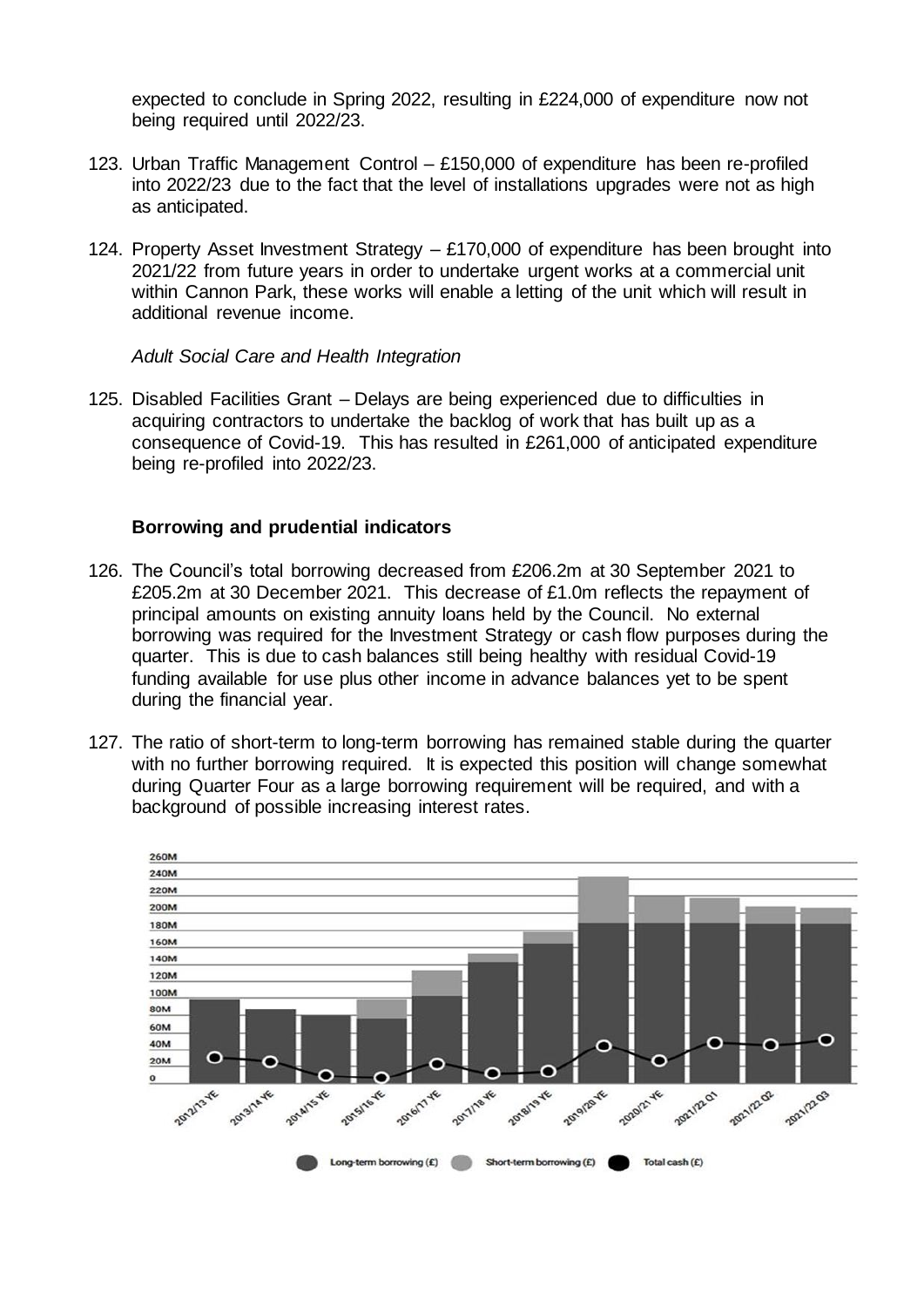- 128. The affordability and sustainability of the Investment Strategy and its total level of external borrowing and capital financing costs is self-regulated by the Council through a set of prudential indicators. These thresholds are set as part of the integrated annual budget setting process in late February each year. CIPFA and Government view this approach as best practice in ensuring resources are allocated prudently to capital schemes.
- 129. The table below gives a summary comparison of the budget against the actual position as at Quarter Three 2021/22 on each of the prudential indicators adopted by the Council.

| Prudential Indicators - 2021/22 Quarter 3 |                       |                |  |  |  |
|-------------------------------------------|-----------------------|----------------|--|--|--|
|                                           | <b>Budget</b><br>(£M) | Actual<br>(EM) |  |  |  |
| <b>Capital Expenditure</b>                | 93.716                | 59.035         |  |  |  |
| <b>Financing</b>                          |                       |                |  |  |  |
| <b>External Sources</b>                   | 57.114                | 27.005         |  |  |  |
| <b>Own Resources</b>                      | 12.103                | 15.158         |  |  |  |
| Debt                                      | 24.499                | 16.872         |  |  |  |
| <b>Capital Financing Requirement</b>      | 255.164               | 257.747        |  |  |  |
| <b>External Debt</b>                      | 248.100               | 205.202        |  |  |  |
| Investments                               | 15.000                | 50.853         |  |  |  |
| <b>Capital Financing</b>                  | 9.518                 | 9.599          |  |  |  |
| Cost as a % of Revenue Budget             | 8.2%                  | 8.3%           |  |  |  |

- 130. The total capital spend & level of financing has reduced by £34.7m since the original budget was set for 2021/22. This is explained in more detail in the Investment Strategy section of the report but essentially reflects reprofiling of scheme requirements to later years due to the ongoing impact of the pandemic, changing needs on individual schemes and low contractor availability. The reduction is a mix of borrowing and grant funding being deferred into future years.
- 131. The Council's total under borrowed position (external debt compared to the capitalfinancing requirement – or underlying need to borrow) is £52.5m at 30 December 2021. As cash balances reduce during the remainder of the financial year, with Covid-19 amounts and reserves planned to be spent, plus the borrowing requirements within the Investment Strategy, around £30m of this under borrowing will be required to ensure the Council has enough liquidity to meet its cash commitments over the last three months of the year.
- 132. The amount of external debt at £205.2m and the total underlying need to borrow of £257.7m are both well below the Council's authorised debt limit of £320m. This is the threshold above which any borrowing would be illegal. The cost of capital financing to the Council is slightly higher than set as part of the budget process due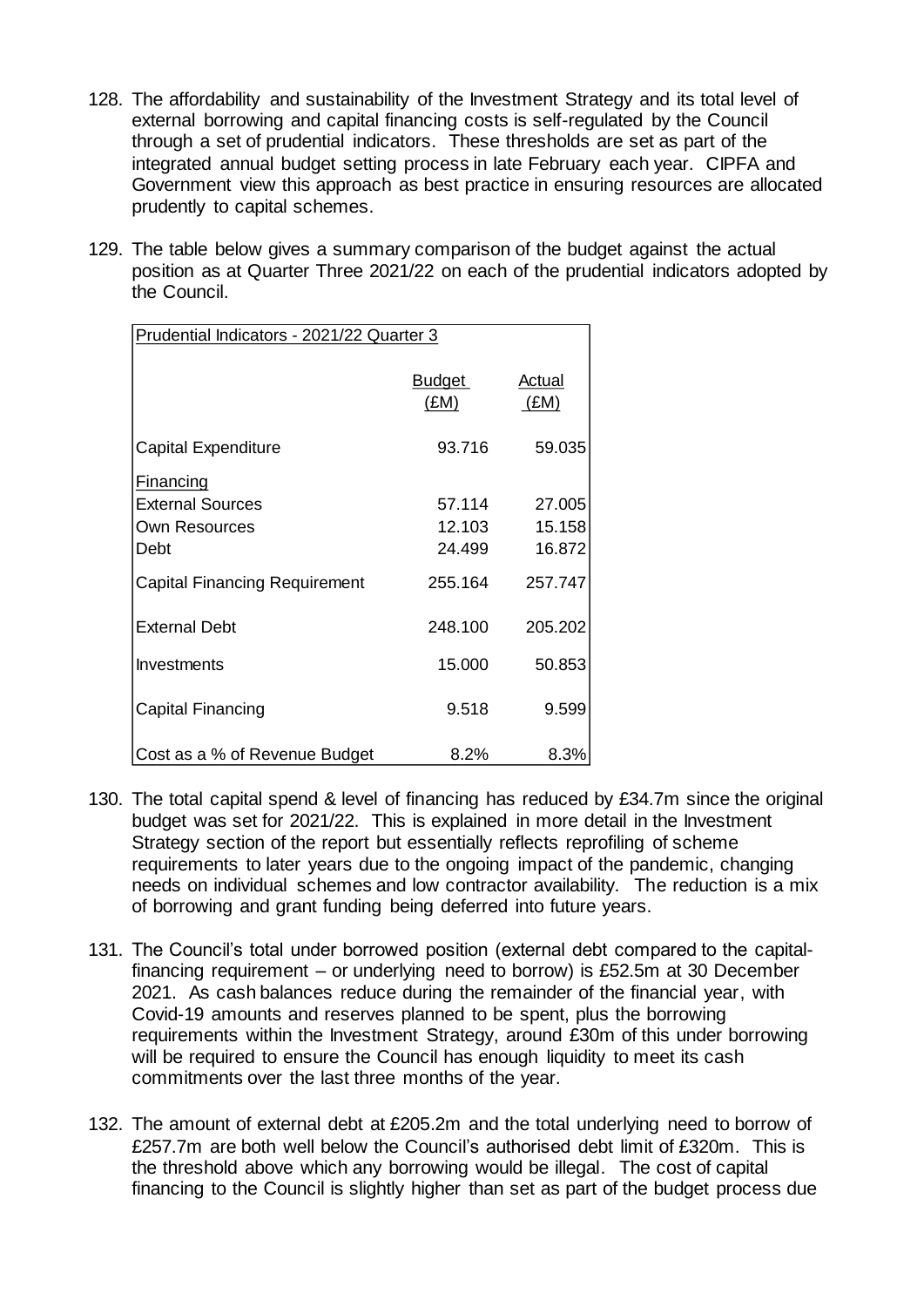to review of asset lives as part of the minimum revenue provision calculation for the year.

# **Reserves and Provisions**

133. The table below sets out a summary of the balance of reserves and provisions at the start of 2021/22 and the projection as at year-end and further detail is provided in Appendix 3.

| <b>Reserves and Provisions</b>                                 | Opening        | Proposed    | Additional           | Transfers        | <b>Transfers from</b> | Proposed                               | Projected                     |
|----------------------------------------------------------------|----------------|-------------|----------------------|------------------|-----------------------|----------------------------------------|-------------------------------|
|                                                                | <b>Balance</b> | Use in Year | <b>Contributions</b> | between reserves | <b>General Fund</b>   | Transfers to fund<br>projected outturn | <b>Balance at</b><br>Year End |
|                                                                | £000's         | £000's      | £000's               | £000's           | £000's                | £000's                                 | £000's                        |
|                                                                |                |             |                      |                  |                       |                                        |                               |
| General Fund Reserve                                           | 10.500         | $\theta$    | 695                  | 0                | 0                     | $\mathbf{0}$                           | 11,195                        |
| Covid Recovery Reserve                                         | 4,512          |             | 0                    | 0                | 0                     | (3,814)                                | 698                           |
| Reserve created from Flexible Use of Capital Receipts Strategy | 0              | 0           | 4,909                | $\mathbf{0}$     | 0                     | 0                                      | 4,909                         |
| Earmarked Reserves                                             | 28,970         | (11, 946)   | 275                  | 187              | 0                     | (1,232)                                | 16,254                        |
| Earmaked Reserve - Dedicated Schools Grant (DSG)               | (3,291)        | (1,004)     | 0                    | 0                | 0                     | 0                                      | (4, 295)                      |
| School balances                                                | 4.864          | 0           | 0                    | $\theta$         | 0                     | 0                                      | 4,864                         |
| Provisions                                                     | 2,555          | 0           | 0                    | (187)            | 0                     | 0                                      | 2,368                         |
|                                                                |                |             |                      |                  |                       |                                        |                               |
| <b>TOTAL</b>                                                   | 48.110         | (12,950)    | 5,879                | 0                | 0                     | (5,046)                                | 35,993                        |

134. The projected year-end balance assumes the use of Reserves (as detailed in paragraphs 9 and 136) to cover the projected total 2021/22 revenue budget overspend, and the adoption of the Flexible Use of Capital Receipts Strategy as detailed in paragraphs 96 to 98.

# **What decisions are being asked for?**

- 135. That OSB notes the 2021/22 revenue budget Quarter Three total projected outturn of £5.046m, representing a £3.225m (2.8%) overspend on non-Covid-19 elements, and the estimated financial effect of Covid-19 in 2021/22 of £1.821m, and the proposed actions to address this.
- 136. That OSB notes the proposed use of the following Reserves to fund the total projected overspend of £5.046m in 2021/22 :
	- Social Care Demand Reserve (£0.5m)
	- Children's Services Demand Reserve (£0.732m)
	- Covid Recovery Reserve (£3.814m)
- 137. That OSB notes the implementation of the Flexible Use of Capital Receipts Strategy approved by Council on 20 October 2021, and that the projected amount of £4.9m arising from the implementation of the Strategy will be transferred to a Reserve at year-end.
- 138. That OSB notes the revenue budget virements over £150,000 (Appendix 1) approved by Executive on 14 February 2022.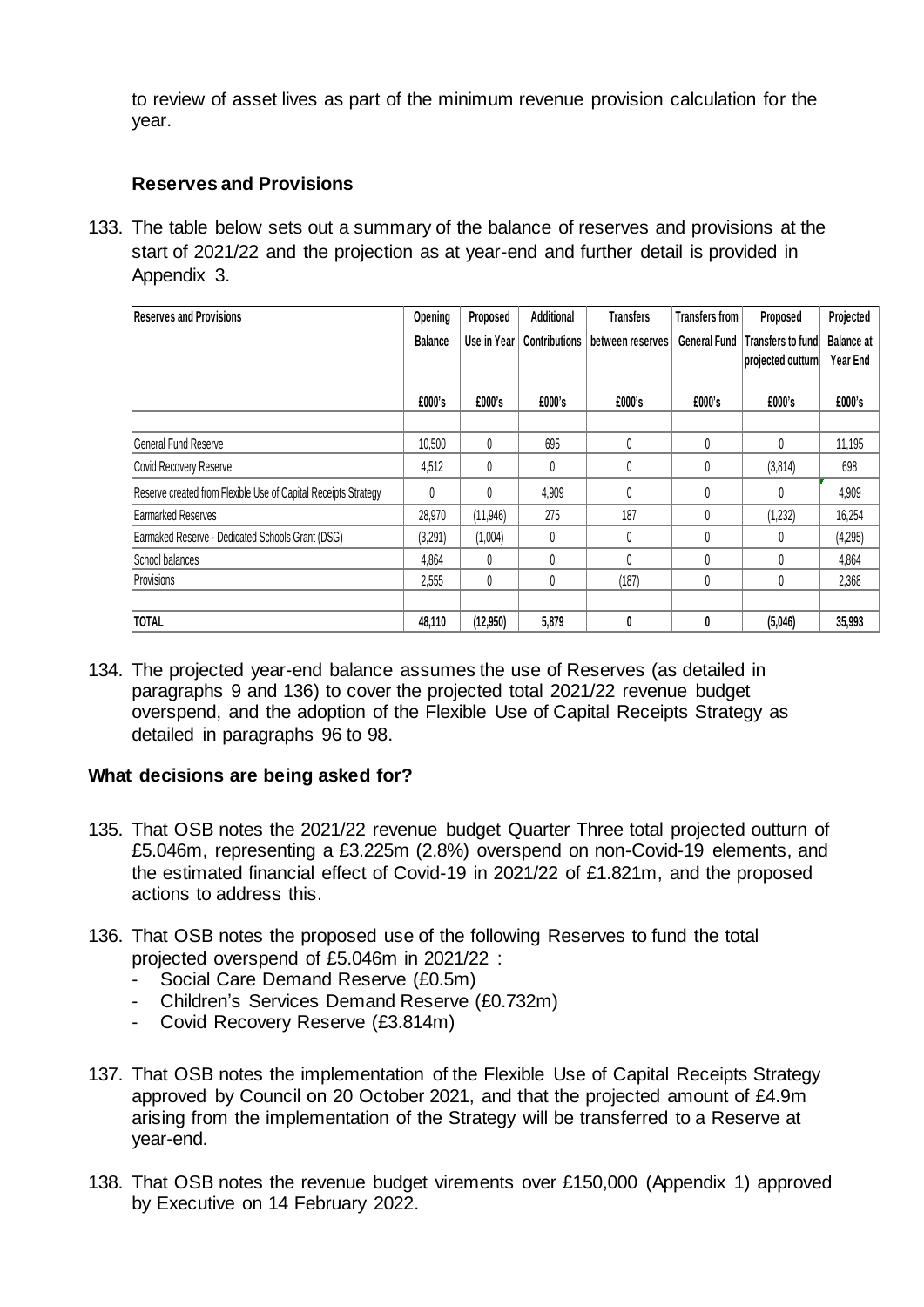139. That OSB notes the 2021/22 capital budget Quarter Three predicted outturn of £59.035m against a budget of £64.814m, and notes the revised Investment Strategy to 2023/24 at Appendix 2, as approved by Executive on 14 February 2022.

# **Why is this being recommended?**

140. To enable the effective management of finances, in line with the Council's Local Code of Corporate Governance, the Scheme of Delegation and agreed corporate financial regulations.

# **Other potential decisions and why these have not been recommended**

141. Not applicable.

# **Impact(s) of recommended decision(s)**

# **Legal**

142. The proposed recommendations are consistent with and will promote the achievement of the Council's legal duty to achieve Best Value.

# **Financial**

- 143. The Council's revenue outturn position for 2021/22 for non-Covid-19 elements is projected to be an overspend of £3.225m (2.8%). This, when added to the estimated Covid-19 pressures of £1.821m, detailed in paragraphs 66 to 95 results in a total projected outturn pressure at year end 2021/22 of £5.046m. It is proposed that the total projected overspend in 2021/22 will be covered by the full utilisation of the Social Care Demand Reserve of £0.5m and the Children's Services Demand Reserve of £0.732m, which were created at the end of 2020/21. It is proposed that the remaining £3.814m of the total projected outturn pressure is funded from the £4.512m Covid Recovery Reserve, which was created during 2020/21 to cover the potential costs arising from the Covid-19 recovery in 2021/22 and future years.
- 144. It is estimated that the Council's financial position will potentially be improved by an estimated £4.9m at year-end due to the implementation of the Flexible Use of Capital Receipts Strategy approved by Council on 20 October 2021, and that the projected amount of £4.9m arising from the implementation of the Strategy will be transferred to a Reserve at year-end.
- 145. The predicted 2021/22 capital budget outturn at Quarter Three is £59.035m.

# **Policy framework**

146. The revenue and capital budgets form part of the Council's Policy Framework.

# **Equality and diversity**

147. As reported to Council on 24 February 2021, no negative differential impact on diverse groups and communities are anticipated from the Council's planned budgetary expenditure.